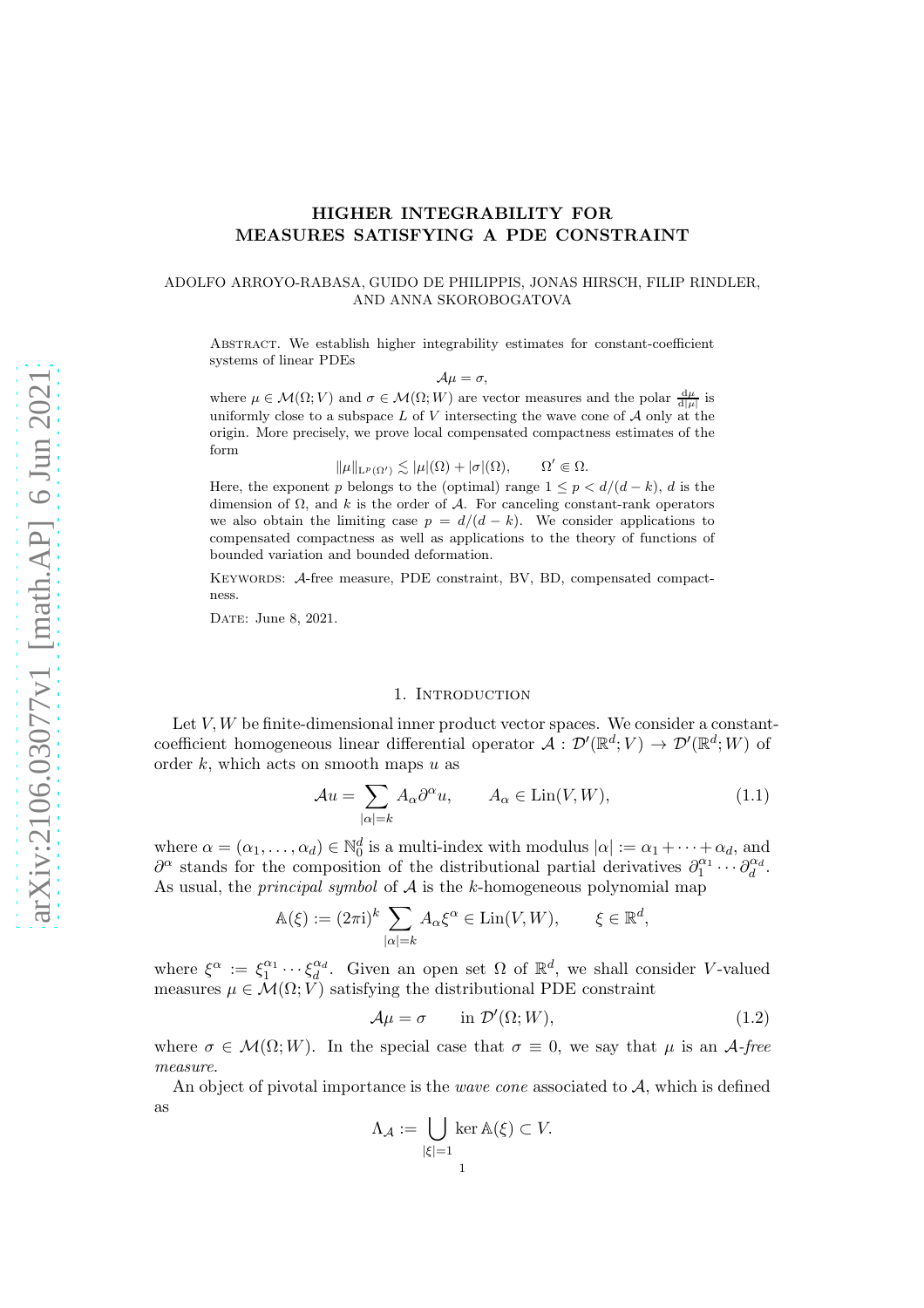Observe that  $\Lambda_{\mathcal{A}}$  characterizes those amplitudes on which the operator fails to be elliptic, i.e.,

$$
v \in V \setminus \Lambda_{\mathcal{A}} \quad \iff \quad |\mathbb{A}(\xi)v| \ge c|\xi|^k \text{ for some } c > 0 \text{ and all } \xi \in \mathbb{R}^d. \tag{1.3}
$$

If the wave cone is not trivial, it is straightforward to construct highly oscillating and singular A-free measures of the form  $\mu = P|\mu|$  with  $P \in \Lambda_A$  (see, e.g., Example [7.5\)](#page-23-0). Conversely, if  $\mu$  satisfies [\(1.2\)](#page-0-0), then the polar density

$$
\frac{d\mu}{d|\mu|}(x) := \lim_{r \to 0^+} \frac{\mu(B_r(x))}{|\mu|(B_r(x))},
$$

which is defined for  $|\mu|$ -almost every x, is constrained to lie in  $\Lambda_A$  by the main result in [\[10\]](#page-23-1), which reads as follows:

<span id="page-1-2"></span>**Theorem 1.1.** Let  $\mu \in \mathcal{M}(\Omega; V)$  satisfy [\(1.2\)](#page-0-0). Then,

$$
\frac{d\mu}{d|\mu|}(x) \in \Lambda_{\mathcal{A}} \qquad \text{for } |\mu|^s \text{-almost every } x \in \Omega. \tag{1.4}
$$

The wave cone  $\Lambda_{\mathcal{A}}$  also plays a critical role in the theory of *compensated compact*ness (see, e.g., [\[12,](#page-23-2) [20](#page-24-0)[–22,](#page-24-1) [27,](#page-24-2) [28\]](#page-24-3)). Classically, compensated compactness has been developed to rule out wild oscillations of  $L^p$ -sequences (for  $p > 1$ ) of A-free maps satisfying

$$
dist(u_j, L) \to 0
$$
 in measure,

where L is a linear subspace of V with no  $\Lambda_{\mathcal{A}}$ -connections, namely (see, e.g., [\[19,](#page-24-4) Section 2.6 or  $[25, \text{Section } 8.8]$ 

 $v - v' \notin \Lambda_{\mathcal{A}}$  for all  $v, v' \in L$ .

Naturally, the choice to work with  $L^p$  for  $p > 1$  rules out any  $(L^1)$ -concentrations along the sequence. The guiding question behind the present work is to investigate in what form compensated compactness theory can be extended to an  $L^1$ -context. Assume we are given an  $L^1$ -bounded sequence of  $A$ -free maps that take values in a cone that only intersects the wave cone at the origin and that converges weakly\* in  $\mathcal{M}(\Omega; V)$  to some limit. Then, is it possible to show that the measures are actually  $L^q$ -maps for some  $q > 1$  and that the weak\* convergence can be improved to a stronger notion of convergence? In this note, we give a quantitative answer to this question in the special case where the polar of the measure is uniformly close to a space L with no  $\Lambda_A$ -connections. In this vein, our first main result reads as follows:

**Notation.** In all that follows  $\Omega \subset \mathbb{R}^d$  is an open (not necessarily bounded) subset of  $\mathbb{R}^d$ . In order to state the higher-integrability estimates, we work with Lipschitz (open, bounded and connected) domains  $\Omega' \in \Omega$ .

<span id="page-1-0"></span>**Theorem 1.2 (Higher integrability).** Let  $A$  be a homogenenous linear PDE operator from V to W of order k. Let L be a subspace of V satisfying the ellipticity condition

<span id="page-1-1"></span>
$$
L \cap \Lambda_{\mathcal{A}} = \{0\} \tag{1.5}
$$

and let

$$
p \in \left[1, \frac{d}{d-k}\right) \quad \text{if } k < d,
$$
\n
$$
p \in \left[1, \infty\right) \qquad \text{if } k \ge d.
$$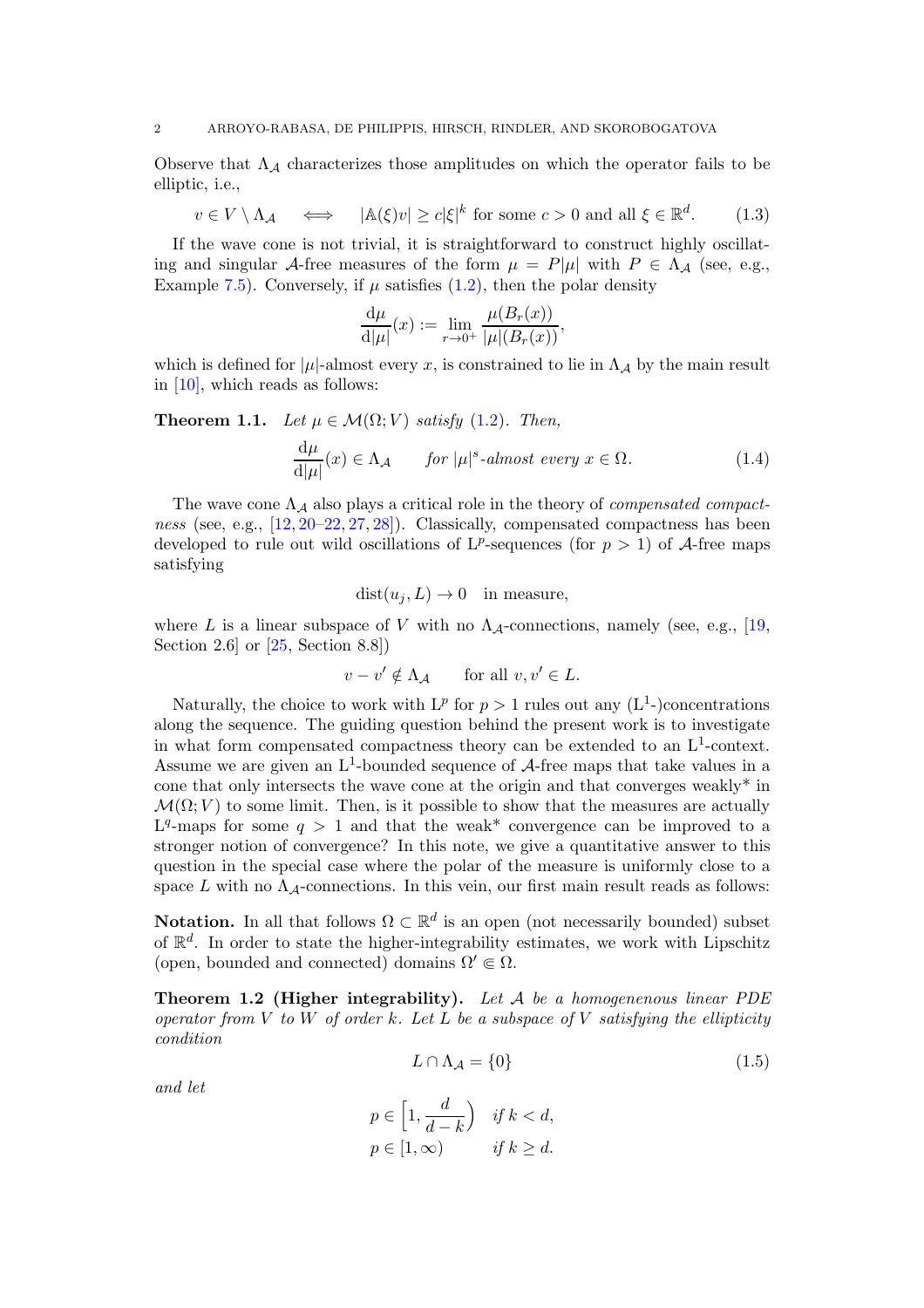Then, for every  $1 \leq p \leq \infty$  and every compactly contained subdomains  $\Omega' \in \Omega$ there exists a positive constant  $\varepsilon = \varepsilon(p, d, \mathcal{A}, L, \Omega')$  with the following property: If  $\mu \in \mathcal{M}(\Omega; V)$  satisfies

$$
\mathcal{A}\mu = \sigma \qquad in \ \mathcal{D}'(\Omega;W)
$$

for some  $\sigma \in \mathcal{M}(\Omega; W)$ , and

$$
\text{dist}\left(\frac{d\mu}{d|\mu|}(x), L\right) \le \varepsilon \qquad \text{for } |\mu| \text{-almost every } x \in \Omega,
$$

then  $\mu \in \mathrm{L}^p(\Omega';V)$  and

$$
\|\mu\|_{{\rm L}^p(\Omega')}\leq C\big(|\mu|(\Omega)+|\sigma|(\Omega)\big)
$$

for some constant  $C = C(d, \mathcal{A}, L, \Omega', \text{dist}(\Omega', \partial \Omega)).$ 

<span id="page-2-2"></span>Corollary 1.3 (Higher integrability for A-free measures). If  $\mu \in \mathcal{M}(\Omega; V)$ is an A-free measure, i.e.,

$$
\mathcal{A}\mu=0\qquad in\ \mathcal{D}'(\Omega;W),
$$

then the estimates above hold in the range  $p \in [1,\infty)$ , even in the case  $k < d$ .

To illustrate this result, we can record the following example, which follows immediately from the fact that the wave cone for the divergence operator consists of all singular matrices (see also Propositions [2.2-](#page-7-0)[2.4](#page-7-1) on related results for the gradient and symmetric gradient operators).

<span id="page-2-1"></span>**Example 1.4.** If  $\mu \in \mathcal{M}(\Omega; \mathbb{R}^{d \times d})$   $(d \geq 2)$  is divergence-free, i.e.,

$$
\left(\sum_{j=1}^d \partial_j \mu_j^i\right)_i = 0, \qquad i = 1, \dots, d.
$$

and its polar  $\frac{d\mu}{d|\mu|}$  is sufficiently close to  $\{I_n, -I_n\}$  where  $I_n$  is the identity matrix, then  $\mu$  is locally  $L^p$ -integrable for every  $1 < p < \infty$ .

In general one can not expect Theorem [1.2](#page-1-0) to hold for the limiting exponent  $p =$  $d/(d-k)$ , in order to establish a limiting estimate for  $p = d/(d-k)$  in Theorem [1.2](#page-1-0) (when  $k < d$ ), we need to further require that A is a canceling operator as defined by Van Schaftingen [\[30,](#page-24-6) Definition 1.3] and that it satisfies the constant-rank property. Then we obtain the following:

<span id="page-2-0"></span>**Theorem 1.5 (Limiting estimate).** Let  $A, L$  be as in the previous theorem and assume additionally that  $A$  is of constant rank, *i.e.*,

$$
rank \mathbb{A}(\xi) = const \quad for \ all \ \xi \in \mathbb{R}^d \setminus \{0\},
$$

and canceling, i.e.,

$$
\bigcap_{|\xi|=1} \operatorname{im} \mathbb{A}(\xi) = \{0\}.
$$

If  $k < d$ , then for every compactly contained subdomains  $\Omega' \subseteq \Omega$  there exist positive constant  $\varepsilon = \varepsilon(d, \mathcal{A}, L, \Omega')$  with the following property: If  $\mu \in \mathcal{M}(\Omega; V)$  satisfies

$$
\mathcal{A}\mu = \sigma \qquad in \ \mathcal{D}'(\Omega; W)
$$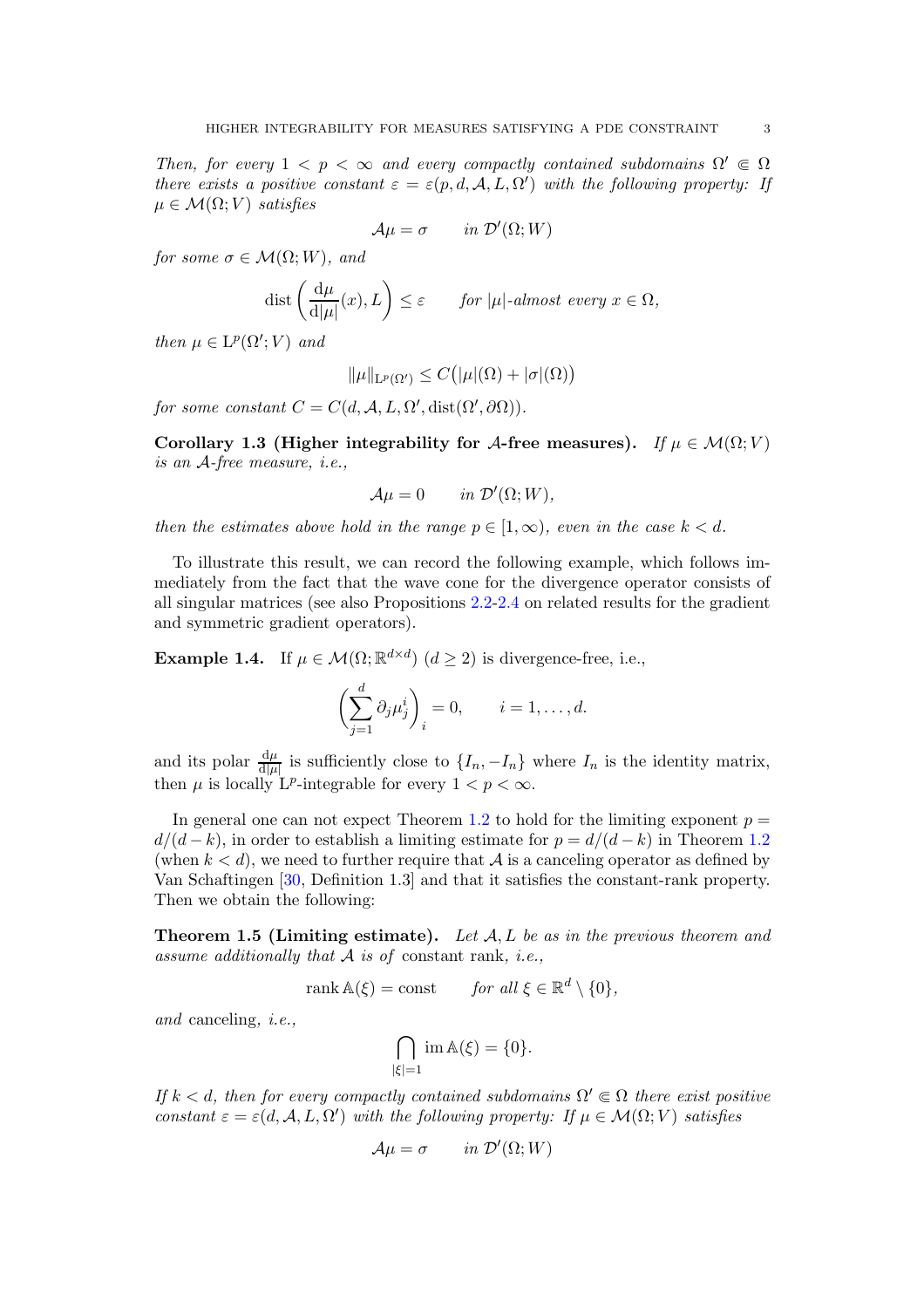for some  $\sigma \in \mathcal{M}(\Omega;W)$ , and

$$
\text{dist}\left(\frac{d\mu}{d|\mu|}(x), L\right) \le \varepsilon \qquad \text{for } |\mu| \text{-almost every } x \in \Omega,
$$

then  $\mu \in L^{d/(d-k)}(\Omega';V)$  and

$$
\|\mu\|_{L^{\frac{d}{d-k}}(\Omega')}\leq C\big(|\mu|(\Omega)+|\sigma|(\Omega)\big).
$$

for some  $C = C(d, \mathcal{A}, L, \Omega', \text{dist}(\Omega', \partial \Omega)).$ 

Remark 1.6. It is worth mentioning that in the above theorems, there is no obstruction to taking  $A$  to be an *inhomogeneous* PDE operator instead, other than the fact that the range of p for which the estimates in Theorem [1.2](#page-1-0) and Theorem [1.5](#page-2-0) would be reduced to  $\left[1, \frac{d}{d-1}\right]$  $\frac{d}{d-k'}$ ) and  $\left[1, \frac{\ell}{\ell-1}\right]$  $\frac{\ell}{\ell - k'}$ ) respectively, where

$$
k':=k-\max\{\,l
$$

This is due to the mapping properties of the multiplier operators associated to the lower-order terms that would arise in the proofs.

Theorem [1.2](#page-1-0) implies the following *compensated compactness* result:

<span id="page-3-0"></span>Corollary 1.7. Let  $(\mu_j) \subset \mathcal{M}(\Omega; V)$  satisfy

$$
\mathcal{A}\mu_j = \sigma_j \quad in \ \mathcal{D}'(\Omega;W)
$$

and

$$
\sup_{j\in\mathbb{N}}\left\{|\mu_j|(\Omega)+|\sigma_j|(\Omega)\right\}<\infty.
$$

Let p,  $\Omega'$  and  $\varepsilon$  be as in Theorem [1.2.](#page-1-0) Further assume that

$$
\text{dist}\left(\frac{d\mu_j}{d|\mu_j|}(x), L\right) \le \varepsilon \qquad \text{for } |\mu_j| \text{-almost every } x \in \Omega.
$$

Then,  $(\mu_j) \subset L^p(\Omega';V)$  and

$$
\left\{|\mu_j|^q\right\}_j \text{ is equi integrable on } \Omega' \text{ for all } 1 \le q < p.
$$

Moreover,

$$
\mu_j \stackrel{*}{\rightharpoonup} \mu \text{ as measures} \qquad \text{implies} \qquad \mu_j \rightharpoonup \mu \text{ in } L^q(\Omega'; V),
$$

and

$$
\begin{cases} \mu_j \to \mu \text{ in measure (as maps), or} \\ \mu_j \to \mu \text{ a.e. (as maps)} \end{cases} \text{ implies } \mu_j \to \mu \text{ in } L^q(\Omega'; V).
$$

We refer to Section [7](#page-20-0) for some counterexamples on related statements one might conjecture, but which turn out to be false. This also sheds some light on the differences to the classical  $L^p$ -case. In particular, Example [7.5](#page-23-0) conveys that one cannot expect (local) strong  $L^p$ -compactness in the previous corollary.

Remark 1.8. Our results are also related to Question 1 in [\[7\]](#page-23-3) and to [\[11\]](#page-23-4). In this regard, recall that an *Alberti representation* of  $\mu \in \mathcal{M}^+(\mathbb{R}^d)$  is a (non-zero) measure

$$
\nu = \int_0^1 \mathcal{H}^1 \mathcal{L} E_t \, dt \qquad \text{for some family of 1-rectifiable sets } \{E_t\}_{t \in I},
$$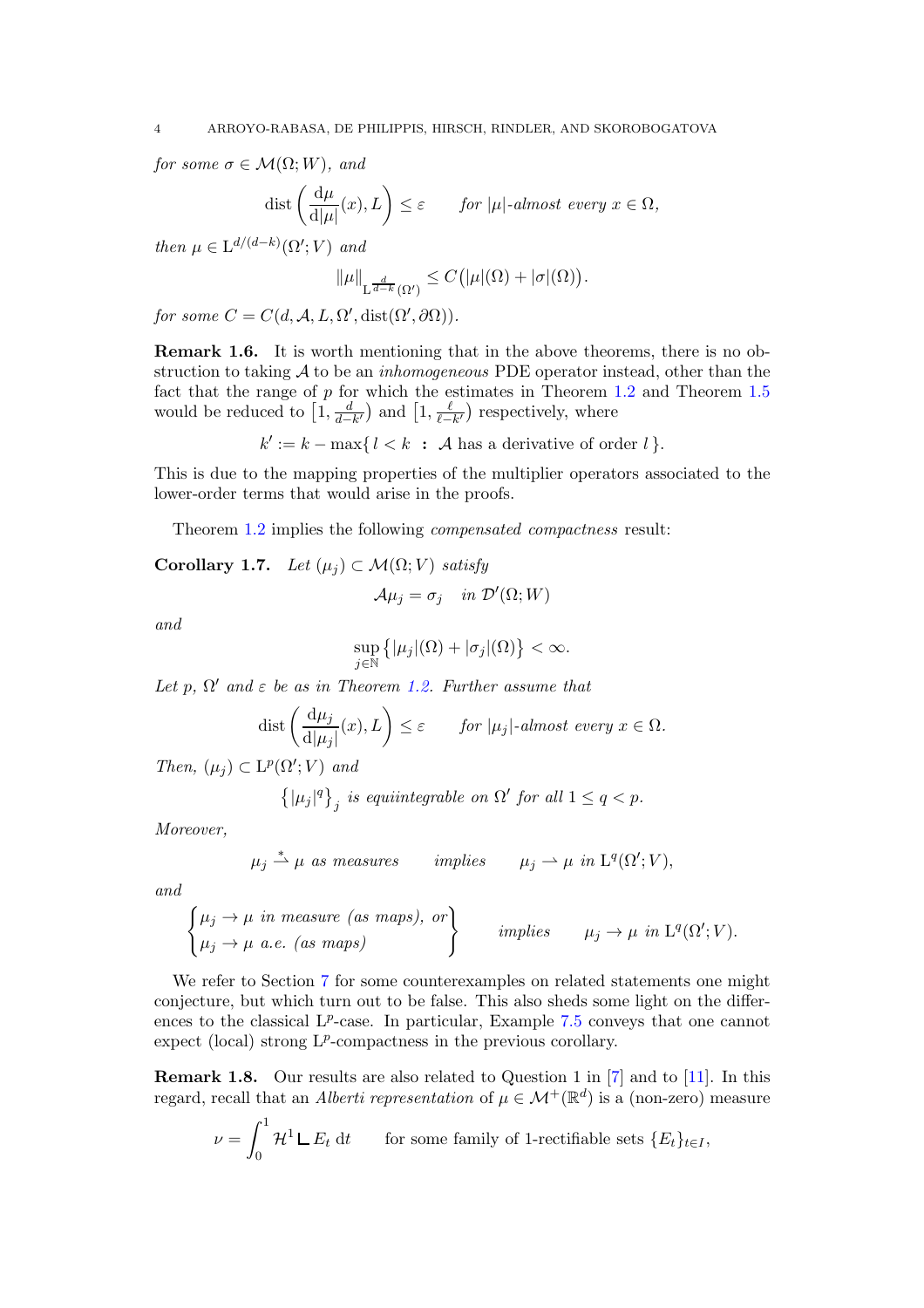such that  $\mu \ll \nu$ . We say that  $\mu$  has d independent Alberti representations  $\{\nu^1, ..., \nu^d\}$ with corresponding families  ${E_t^i}_{t \in I}$ ,  $i = 1, ..., d$ , if

$$
\mathrm{span}\big\{\mathrm{Tan}(E_t^1,x),\ldots,\mathrm{Tan}(E_t^d,x)\big\}=\mathbb{R}^d
$$

for  $(\mathcal{H}^1 \mathsf{L} E_t)$ -almost every x and almost every  $t \in [0,1]$ , where  $Tan(E, x)$  is the tangent space of E at x; see [\[2,](#page-23-5) Section 2] for a more detailed introduction. If  $\mu$  has d independent Alberti representations, then one may construct (see [\[2,](#page-23-5) Corollary 6.5] or [\[9,](#page-23-6) Lemma 4.2.5]) d normal 1-currents  $T_i$  such that  $\mu \ll ||T_i||$  for all  $i = 1, \ldots, d$ , and

$$
\text{span}\{\vec{T}_1(x),\ldots,\vec{T}_d(x)\} = \mathbb{R}^d \qquad \text{for } |\mu|^s\text{-almost every } x \in \mathbb{R}^d.
$$

Hence, [\[10,](#page-23-1) Corollary 1.12] tells us that  $\mu \ll \mathcal{L}^d$ . Our results can be interpreted as more quantitative information about the density  $\frac{d\mu}{d\mathcal{L}^d}$ . In particular, under the assumptions that  $\vec{T}_i$  is sufficiently close to  $e_i$ , we can deduce that  $\frac{d\mu}{d\mathcal{L}^d} \in L^p$  for all  $1 < p < \infty$ , compare with Example [1.4.](#page-2-1) The case  $p = 2$  and  $d = 2$  is also considered in [\[7\]](#page-23-3).

We remark that all our present results are all *perturbative* in the sense that they apply only to a small conical neighborhood of the linear space  $L$ . It is an interesting question to ask whether the results can be extended to the case of any closed and convex cone that intersects the wave cone only at the origin. We formulate the following:

Conjecture 1.9. Suppose  $\mu \in \mathcal{M}(\Omega; V)$  satisfies [\(1.2\)](#page-0-0) and its polar satisfies

$$
\frac{\mathrm{d}\mu}{\mathrm{d}|\mu|}(x) \in \mathcal{C} \qquad \text{for } |\mu| \text{-}a.e. \ x \in \Omega,
$$

where  $C \subset V$  is a a closed and convex cone satisfying the ellipticity assumption

 $\mathcal{C} \cap \Lambda_4 = \{0\}.$ 

Then, analogous  $L^p$  estimates for  $\mu$  as the ones presented in Theorem [1.2](#page-1-0) hold.

We remark that a positive resolution of this conjecture would in particular imply the following compensated compactness result: For a uniformly bounded sequence of measures  $\mu_j \in \mathcal{M}(\Omega; V)$  (sup<sub>j</sub>  $|\mu_j|(\Omega) < \infty$ ) satisfying  $\mathcal{A}\mu_j = \sigma_j \in \mathcal{M}(\Omega; W)$ with  $\sup_j |\sigma_j|(\Omega) < \infty$  and polars  $\frac{d\mu_j}{d|\mu_j|}$  lying in a (fixed) cone C as above, the family  $\{\mu_j\}$  is (L<sup>p</sup>-)equiintegrable, meaning that the  $\mu_j$  are maps (not measures) and there are no  $(L^p-)$ concentrations in the sequence.

As motivation for our conjecture, we will show the following rigidity result:

<span id="page-4-0"></span>**Proposition 1.10.** Let  $C \subset V$  be a closed convex cone satisfying

$$
\mathcal{C} \cap \Lambda_{\mathcal{A}} = \{0\}.
$$

Then, there are no non-zero solutions  $u \in L^1(\Omega; V)$  of the homogeneous system

$$
\begin{cases} \mathcal{A}u = 0, \\ u \in \mathcal{C} \ a.e. \end{cases}
$$

<span id="page-4-1"></span>Remark 1.11. This rigidity result also holds under the weaker assumption that  $\mathcal A$  is co-canceling on  $\mathcal C$ , i.e.,

$$
\mathcal{C}\cap\bigcap_{|\xi|=1}\ker\mathbb{A}(\xi)=\{0\}.
$$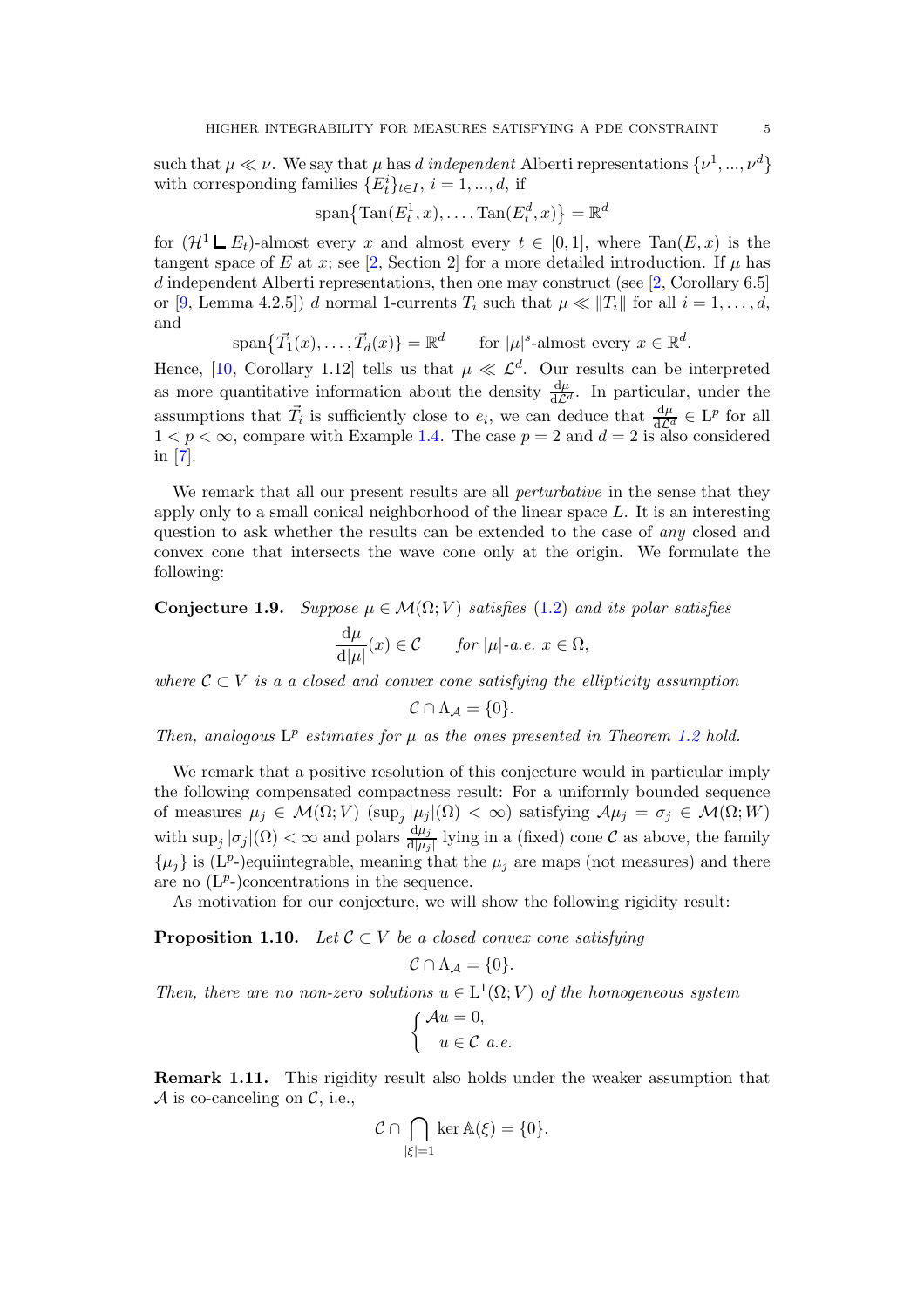Structure of the paper. We conclude this introduction by briefly describing the structure of the paper. In Section [2](#page-5-0) we present some applications of our main results. In Section [3](#page-8-0) we record some useful fact about elliptic operators while in Section [5](#page-11-0) we prove a localized version of Van Schaftingen's estimate for canceling operators which is instrumental to prove Theorem  $1.5$ . In Section [6](#page-15-0) we prove our main results and in Section [7](#page-20-0) we present some counterexamples showing that  $L^{\infty}$  closeness of the polar to an "elliptic" plane can not be replaced by  $L^1$  closeness.

Acknowledgments. AAR, FR and AS have received funding from the European Research Council (ERC) under the European Union's Horizon 2020 research and innovation programe, grant agreement No 757254 (SINGULARITY). GDP is partially supported by the NSF Grant DMS-2055686. JH was partially supported by the German Science Foundation DFG in context of the Priority Program SPP 2026 "Geometry at Infinity".

# 2. Applications to elliptic operators

<span id="page-5-0"></span>In this section we give an account of applications of our results to deduce higher integrability results for elliptic operators and other well-known PDE constraints.

2.1. Higher integrability for elliptic operators. The same argument can be generalized to all elliptic operators as follows. Let us fix a homogeneous elliptic operator  $\beta$  of order k from a finite-dimensional normed vector space U to another such space V, i.e., for a smooth map  $u: \mathbb{R}^d \to U$ ,

<span id="page-5-1"></span>
$$
\mathcal{B}u := \sum_{|\alpha|=k} B_{\alpha} \partial^{\alpha} u, \qquad B_{\alpha} \in \text{Lin}(U, V). \tag{2.1}
$$

We make the *ellipticity* assumption that there is a constant  $c > 0$  such that the symbol  $\mathbb{B}(\xi)$  of  $\beta$  satisfies

$$
|\mathbb{B}(\xi)v| \ge c|\xi|^k|v|
$$
 for all  $\xi \in \mathbb{R}^d$  and  $v \in U$ .

A parade of examples of constant-coefficient elliptic operators can be found in [\[30\]](#page-24-6) (see also [\[6\]](#page-23-7) where also other less known examples are discussed)

Elliptic operators possess an annihilator operator  $A$ , that is, a constant-coefficient linear PDE operator from V to V such that

$$
\mathcal{A}(\mathcal{B}u) = 0 \qquad \text{in } \mathcal{D}'(\Omega;W)
$$

for all  $u \in \mathcal{M}(\Omega; U)$ .

If the polar of  $\mathcal{B}u$  takes values away from  $\Lambda_{\mathcal{A}}$  in the sense of Theorem [1.2](#page-1-0) and Remark [1.3,](#page-2-2) then we can make use of the improved  $L^p$ -estimates for  $A$ -free measures. To make this more precise, let us introduce the following suitable annihilator. By the ellipticity,  $\mathbb{B}(\xi)^*\mathbb{B}(\xi): U \to U$  (where here and in the following we have identified the primal and dual spaces) defines a linear isomorphism for every  $\xi \in \mathbb{R}^d \setminus \{0\}.$ Consider the homogeneous operator  $A$  from V to V of order 2kd associated to the symbol

$$
\mathbb{A}(\xi) := \det[\mathbb{B}(\xi)^* \mathbb{B}(\xi)] \operatorname{Id}_V - \mathbb{B}(\xi) \circ \operatorname{adj}[\mathbb{B}(\xi)^* \mathbb{B}(\xi)] \circ \mathbb{B}(\xi)^*.
$$

Here, the adjugate matrix  $adj(Q)$  of  $Q \in U \otimes U$  is the transpose of the cofactor matrix of Q. In particular, this ensures that  $adj[\mathbb{B}(\xi)^* \mathbb{B}(\xi)]$  is a matrix-valued polynomial of order  $2k(d-1)$  and thus A( $\xi$ ) is indeed the symbol of a 2kd-homogeneous operator A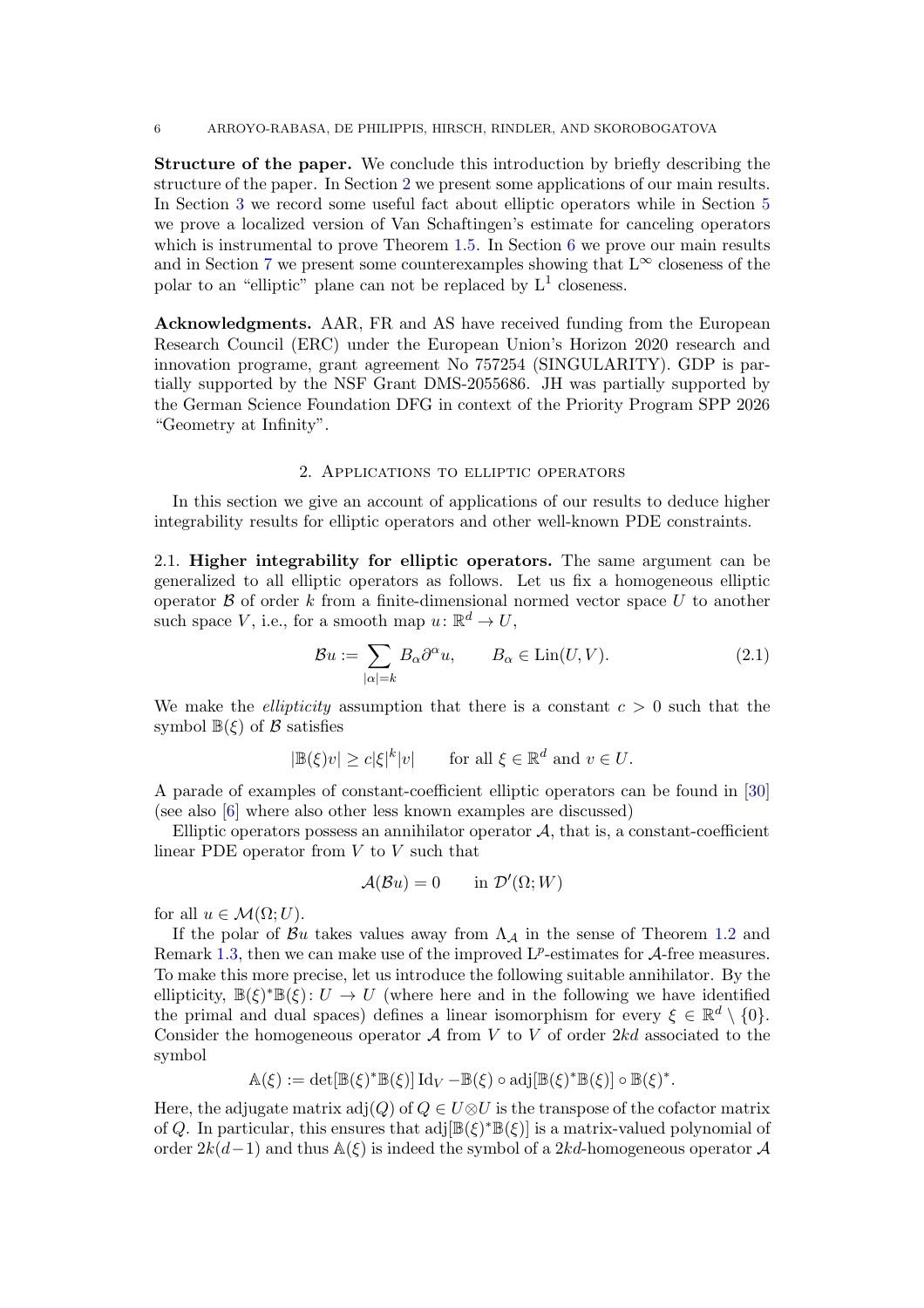with constant coefficients. Moreover, the adjugate matrix of an invertible  $Q \in U \otimes U$ satisfies the identity  $adj(Q) \circ Q = det(Q) \mathrm{Id}_U$ , which implies that

$$
\operatorname{im} \mathbb{B}(\xi) = \ker \mathbb{A}(\xi), \qquad \xi \in \mathbb{R}^d \setminus \{0\}.
$$

In particular, the wave cone associated to  $A$  is given as

<span id="page-6-0"></span>
$$
\Lambda_{\mathcal{A}} = \bigcup_{|\xi|=1} \text{im } \mathbb{B}(\xi) \subset V. \tag{2.2}
$$

Hence, by a localization argument and an application of the Fourier transform we conclude that  $A \circ B = 0$ , as desired. Notice that, due to  $(2.2)$ , the L-ellipticity condition  $(1.5)$  translates to into the requirement

$$
L \cap \text{im } \mathbb{B}(\xi) = \{0\} \qquad \text{for all } \xi \in \mathbb{R}^d. \tag{2.3}
$$

Therefore, we may apply the higher-regularity results for  $L$ -elliptic systems of  $A$ -free measures to deduce higher-integrability for  $\mathcal{B}u$  provided that the polar of  $\mathcal{B}u$  takes values near L. The precise statement is the following:

<span id="page-6-1"></span>**Theorem 2.1.** Let  $\beta$  be a homogeneous elliptic operator from U to V of order k and let  $L$  be a subspace of  $V$  with no im  $\mathbb{B}$ -connections, i.e.,

$$
L \cap \text{im } \mathbb{B}(\xi) = \{0\} \qquad \text{for all } \xi \in \mathbb{R}^d.
$$

Then, for every  $1 \leq p \leq \infty$  and every compactly contained subdomains  $\Omega' \subseteq \Omega$ there exist positive constant  $\varepsilon = \varepsilon(p, d, \mathcal{A}, L, \Omega')$  with the following property: if  $u \in$  $L^1(\Omega; U)$  is such that  $\mathcal{B}u \in \mathcal{M}(\Omega; V)$  and

$$
\text{dist}\bigg(\frac{\mathrm{d}\mathcal{B}u}{\mathrm{d}|\mathcal{B}u|}(x),L\bigg)\leq \varepsilon \qquad \text{for $|\mathcal{B}u|\text{-almost every } x\in \Omega$},
$$

then  $u \in W^{k,p}(\Omega';\mathbb{R}^d)$  and

$$
||u||_{\mathcal{W}^{k,p}(\Omega')}\leq C\left(||u||_{\mathcal{L}^1(\Omega)}+|\mathcal{B}u|(\Omega)\right),\qquad \Omega'\Subset\Omega,
$$

for some constant C depending on  $p, d, L, B, \Omega'$  and  $dist(\Omega', \partial \Omega)$ .

*Proof.* If  $L = \{0\}$ , then the choice  $\varepsilon < 1$  implies that  $Bu \equiv 0$  and hence the result follows from the Riesz representation theorem (or the Lax–Milgram theorem). Let us therefore assume that L is non-trivial and let  $A$  be an annihilator of  $B$  as above, so that

$$
\operatorname{im} \mathbb{B}(\xi) = \ker \mathbb{A}(\xi) \qquad \text{for all } \xi \in \mathbb{R}^d \setminus \{0\}.
$$

Notice that  $A$  is also not the trivial operator since by assumption

$$
L \cap \ker \mathbb{A}(\xi) = \{0\} \quad \text{for all } \xi \in \mathbb{R}^d.
$$

Fix  $1 \leq p \leq \infty$  and let  $\varepsilon$  be the smallness constant in Theorem [1.2](#page-1-0) (which by Corollary [1.3](#page-2-2) exists for  $p$  in this range). It then follows by the aforementioned theorem and its corollary that  $\mathcal{B}u \in L^p(\Omega')$  and

$$
\|\mathcal{B}u\|_{\mathrm{L}^p(\Omega')}\leq C|\mathcal{B}u|(\Omega),\qquad \Omega'\Subset\Omega.
$$

The sought Sobolev estimates for  $u$  then follow from a further localization argument and the classical Calderón–Zygmund estimates for elliptic operators (see The-orem [3.1\)](#page-8-1). This finishes the proof.  $\square$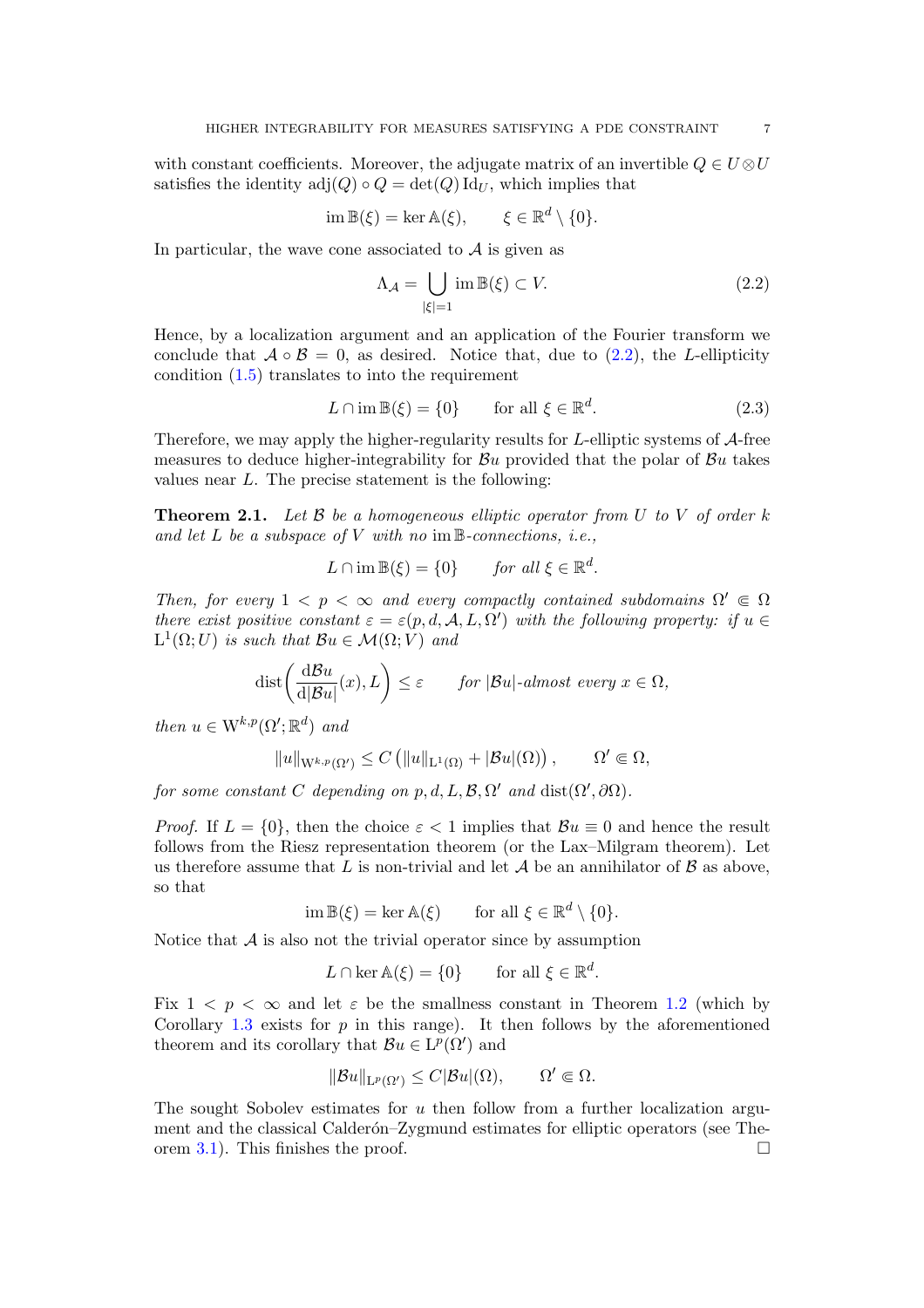2.2. Higher integrability for functions of bounded variation. For an open domain  $\Omega \subset \mathbb{R}^d$ , we define the space of functions of bounded variation [\[4\]](#page-23-8) as

$$
BV(\Omega) := \{ u \in L^1(\Omega; \mathbb{R}^m) : Du \in \mathcal{M}(\Omega; \mathbb{R}^m \otimes \mathbb{R}^d) \}.
$$

We say that a subspace L of  $\mathbb{R}^m \otimes \mathbb{R}^d$  has no rank-one connections if

$$
L \cap \{ a \otimes \xi \; : \; \xi \in \mathbb{R}^d, \; a \in \mathbb{R}^m \} = \{ 0 \}.
$$

Applying Theorem [2.1](#page-6-1) with  $\mathcal{B} := \nabla$  (or Theorem [1.2](#page-1-0) with  $\mathcal{A} := \text{curl}$ ) yields the following regularity result:

<span id="page-7-0"></span>**Proposition 2.2.** Let L be a space of matrices in  $\mathbb{R}^m \otimes \mathbb{R}^d$  with no rank-one connections, let  $1 < p < \infty$  and let  $\Omega' \in \Omega$ . Then, there exists a constant  $\varepsilon =$  $\varepsilon(p,d,D,L,\Omega')$  (see dependencies below) such that if  $u \in BV(\Omega;\mathbb{R}^m)$  satisfies

$$
\text{dist}\bigg(\frac{Du}{|Du|}(x),L\bigg) \le \varepsilon \qquad \text{for } |Du|\text{-almost every } x \in \Omega,
$$

then  $u \in W^{1,p}(\Omega'; \mathbb{R}^m)$ , and

$$
||u||_{\mathrm{W}^{1,p}(\Omega')} \leq C ||u||_{\mathrm{BV}(\Omega)}
$$

for some  $C = C(p, d, D, L, \Omega', \text{dist}(\Omega', \partial \Omega)).$ 

Remark 2.3. A similar statement holds for the analogous bounded variations spaces associated to the  $k^{\prime}$ th-order Hessian

$$
D^k u := (\partial^\alpha u)_{|\alpha|=k},
$$

which defines an elliptic operator from  $\mathbb{R}^m$  to  $\mathbb{R}^m \otimes E_k(\mathbb{R}^d)$ , where  $E_k(\mathbb{R}^d)$  denotes the symmetric tensors of order k on  $\mathbb{R}^m$ . Then,

$$
BV^k(\Omega; \mathbb{R}^m) = \{ u \in L^1(\Omega; \mathbb{R}^d) : D^k u \in \mathcal{M}(\Omega; \mathbb{R}^m \otimes E_k(\mathbb{R}^d)) \},
$$

and the L-ellipticity condition takes the form

$$
L \cap \left\{ a \otimes \underbrace{\xi \otimes \cdots \otimes \xi}_{k \text{-times}} \ : \ \xi \in \mathbb{R}^d, \ a \in \mathbb{R}^m \right\} = \{0\}.
$$

2.3. Higher integrability of symmetric gradients. The space  $BD(\Omega)$  of functions of bounded deformation [\[3,](#page-23-9) [29\]](#page-24-7) is

$$
BD(\Omega) := \left\{ u \in L^1(\Omega; \mathbb{R}^d) : Du + Du^T \in \mathcal{M}(\Omega; E_2(\mathbb{R}^d)) \right\}.
$$

We have the following rigidity result for functions of bounded deformation:

<span id="page-7-1"></span>**Proposition 2.4.** Let L be a subspace of  $E_2(\mathbb{R}^d)$  satisfying

$$
L \cap \{ a \otimes b + b \otimes a \; : \; a, b \in \mathbb{R}^d \} = \{ 0 \}
$$

and let  $1 < p < \infty$ , let  $1 < p < \infty$  and let  $\Omega' \subseteq \Omega$ . Then, there exists a constant  $\varepsilon = \varepsilon(p, d, E, L, \Omega')$  such that if  $u \in BD(\Omega)$  and

$$
\text{dist}\bigg(\frac{Eu}{|Eu|}(x), L\bigg) \le \varepsilon \qquad \text{for } |Eu| \text{-almost every } x \in \Omega,
$$

then  $u \in W^{1,p}(\Omega';\mathbb{R}^d)$  and

 $||u||_{W^{1,p}(\Omega')}\leq C ||u||_{\text{BD}(\Omega)},$ 

for some  $C = C(p, d, L, E, \Omega', \text{dist}(\Omega', \partial \Omega)).$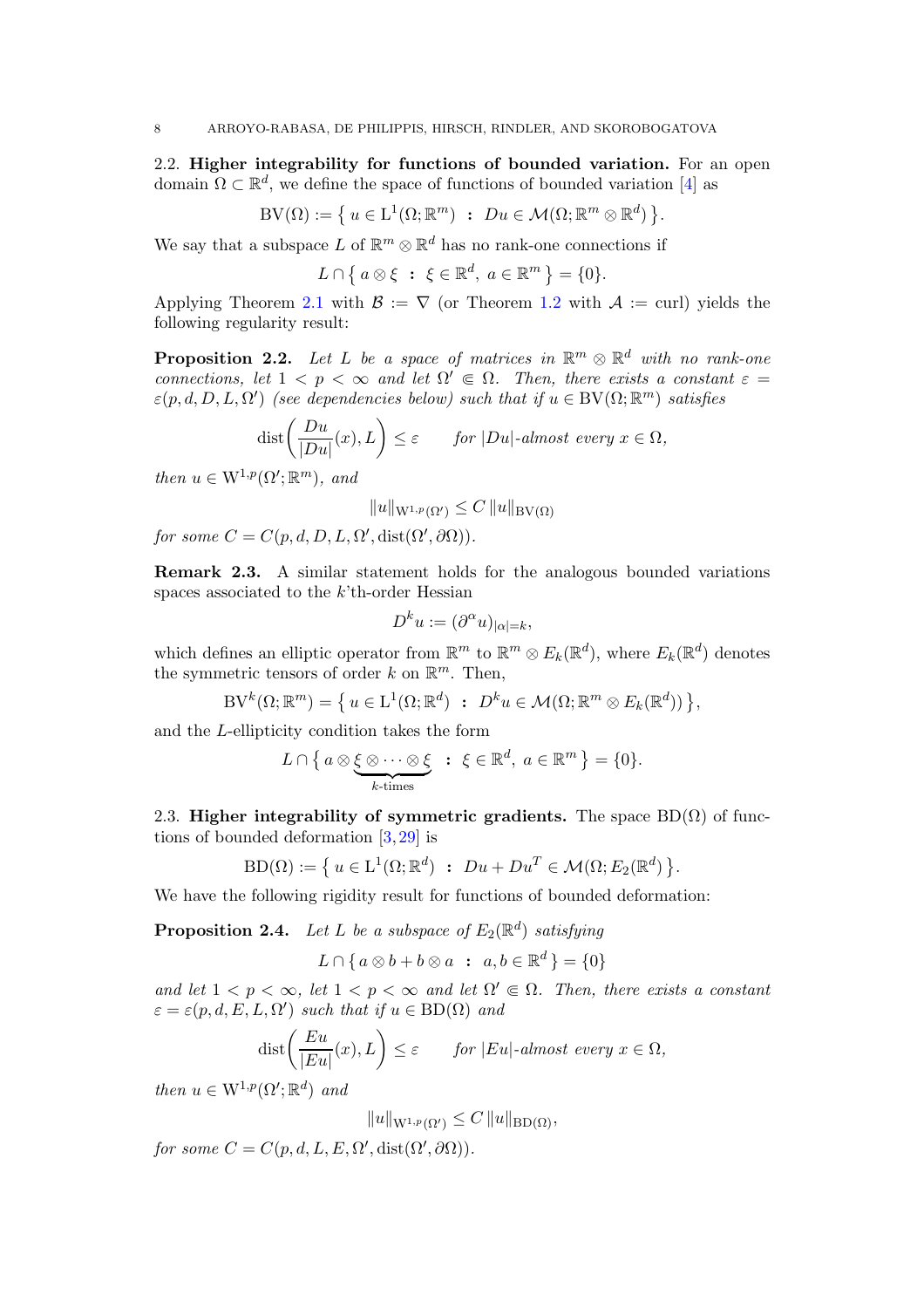## 3. Preliminaries

<span id="page-8-0"></span>In this section, we recall some well-known facts of Sobolev spaces and Calderón– Zygmund estimates that will be useful in the following sections. Given a function  $u$ in the Schwartz class  $\mathcal{S}(\mathbb{R}^d)$ , we define its Fourier transform by

$$
\mathcal{F}(u)(\xi) = \widehat{u}(\xi) = \int u(x)e^{-2\pi ix\cdot\xi}dx.
$$

We recall the classical Hörmander–Mihlin multiplier theorem (see, e.g.,  $[14,$  Theorem 5.2.7]).

<span id="page-8-1"></span>**Theorem 3.1 (Mihlin).** Assume that  $m \in C^{\infty}(\mathbb{R}^d \setminus \{0\}; \text{Lin}(V, W))$  is smooth and it satisfies

$$
|\partial^{\alpha}m(\xi)| \leq C_{\alpha,d}|\xi|^{-\alpha}
$$

for all multi-indexes  $\alpha$ . Then the multiplier

$$
T[f] := \mathcal{F}^{-1}[m\widehat{u}], \qquad u \in \mathcal{S}(\mathbb{R}^d; V),
$$

can be extended to a linear functional from  $L^p(\mathbb{R}^d; V)$  to  $L^p(\mathbb{R}^d; W)$ , i.e.,

$$
||T[f]||_{\mathcal{L}^p} \leq C||f||_{\mathcal{L}^p}
$$

Given a domain  $\Omega \subset \mathbb{R}^d$  we define the Sobolev space  $W^{k,p}(\Omega)$  as the class of functions u for which

$$
\|u\|_{\mathcal{W}^{k,p}(\Omega)}:=\left(\sum_{|\alpha|\leq k}\int_{\Omega}|\partial^{\alpha}u|^{p}\right)^{\frac{1}{p}}<+\infty
$$

where  $\partial^{\alpha}u$  is the  $\alpha$  distributional derivative. Recall also that if  $\Omega = \mathbb{R}^d$ , then

<span id="page-8-3"></span>
$$
||u||_{W^{k,p}(\mathbb{R}^d)} \approx ||\mathcal{F}^{-1}((1+|\xi|^k)\widehat{u}||_{L^p(\mathbb{R}^d)}
$$
\n(3.1)

We also denote by  $W^{-k,p'}$  the dual of  $W^{k,p}$ , where  $p' = p/(p-1)$ .

We recall the following embedding results for Sobolev spaces, see for instance [\[1\]](#page-23-10) or [\[18\]](#page-24-9):

<span id="page-8-2"></span>**Lemma 3.2.** Let k be an integer,  $\ell$  a non-negative integer and  $1 < p < \infty$  and let  $\Omega$  be either  $\mathbb{R}^d$  or a Lipschitz domain. Then,

- (a)  $\mathcal{W}^{k+\ell,p}(\Omega) \hookrightarrow \mathcal{W}^{k,\frac{dp}{d-\ell p}}(\Omega)$ , when  $0 < \ell p < d$ ;
- (b)  $W^{k+\ell,p}(\Omega) \hookrightarrow W^{k,q}_{loc}(\Omega)$  for all  $p \leq q < \infty$ , when  $\ell p \geq d$ ;
- (c)  $W^{k+\ell,p}(\Omega) \hookrightarrow C^k(\Omega)$ , when  $\ell p > d$  and  $k \geq 0$ .
- (d) In particular,  $\mathcal{M}(\Omega) \hookrightarrow W^{-k,q}(\Omega)$  for all  $1 < q < \frac{d}{d-k}$  and  $0 < k < d$  or all  $q > 1$  if  $k \geq d$ .

It will be convenient to introduce the following exponent.

<span id="page-8-4"></span>**Definition 3.3.** Let  $1 < q < \infty$  and  $\ell \in \mathbb{N}$ . Define

$$
q(\ell) := \begin{cases} \frac{dq}{d-\ell q} & \ell q < d, \\ q(\ell-1) & \ell q \ge d, \end{cases}
$$
 (3.2)

and

$$
q(0) := q.
$$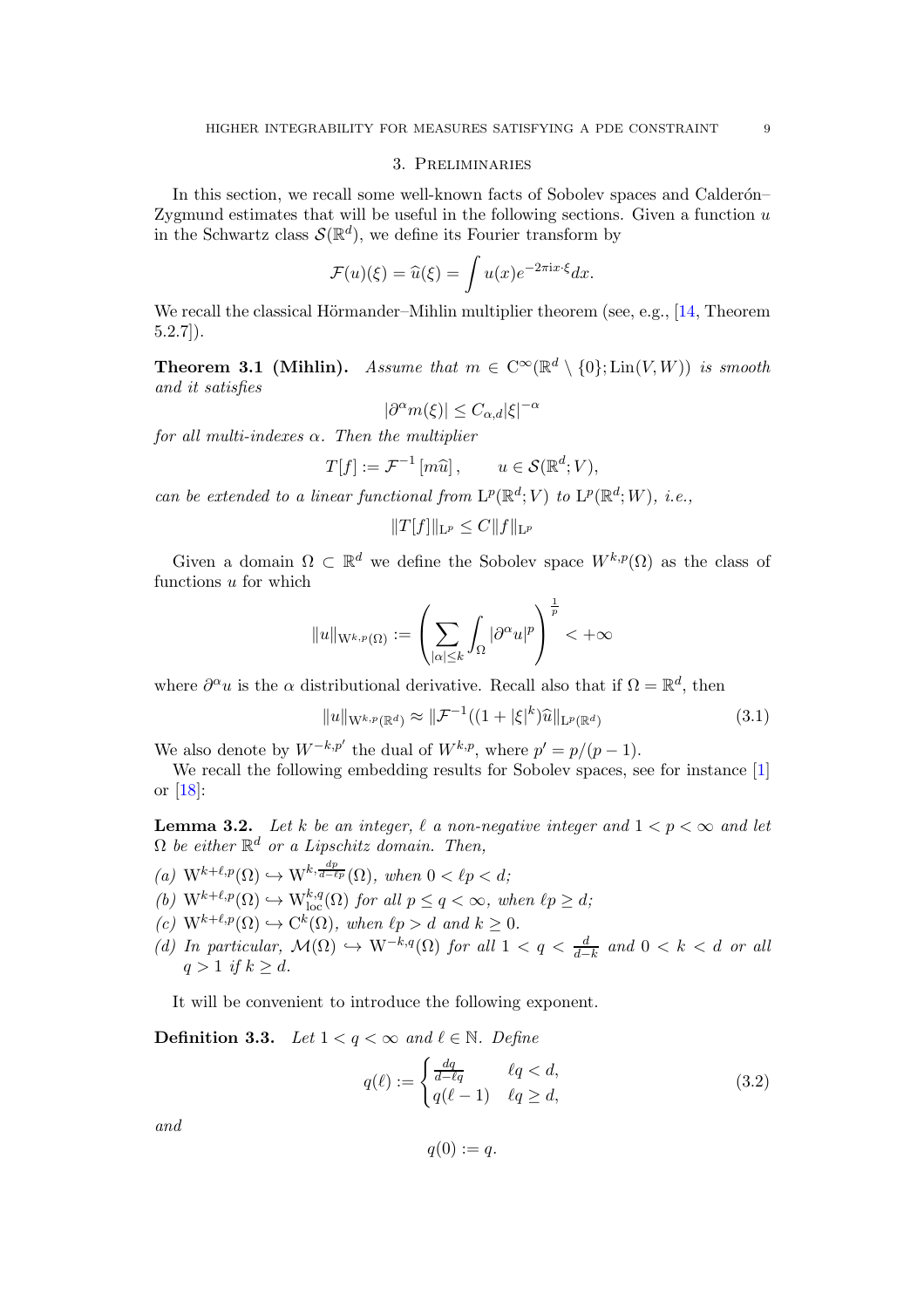#### 10 ARROYO-RABASA, DE PHILIPPIS, HIRSCH, RINDLER, AND SKOROBOGATOVA

Notice that in particular  $q \leq q(\ell) < \infty$  and that

$$
[q(r)](\ell) = q(r+\ell).
$$

From Lemma [3.2](#page-8-2) we have

<span id="page-9-0"></span>
$$
\mathcal{W}^{-k+\ell,q}(\mathbb{R}^d) \hookrightarrow \mathcal{W}_{\text{loc}}^{-k,q(\ell)}(\mathbb{R}^d). \tag{3.3}
$$

## 4. Generalized Laplace operators

We prove standard existence and regularity estimates for generalized Laplace– Beltrami operators associated to elliptic operators. For an elliptic homogeneous operator  $\beta$  of order k from U to V as in  $(2.1)$ , we define the homogeneous operator  $\Delta_{\mathcal{B}} := \mathcal{B}^* \mathcal{B}$  of order 2k from U to U that is associated to the symbol  $\mathbb{B}(\xi)^* \mathbb{B}(\xi)$ . Here,  $\mathcal{B}^*$  denotes the formal adjoint of  $\mathcal{B}$  and  $\mathbb{B}(\xi)^*$  denotes the Hermitian adjoint of  $\mathbb{B}(\xi)$ .

**Remark 4.1.** For every elliptic operator  $\mathcal{B}$ , the operator  $\Delta_{\mathcal{B}}$  is positive-definite in the sense that its symbol  $\mathbb{B}(\xi)^* \mathbb{B}(\xi)$  satisfies

$$
\mathbb{B}(\xi)\mathbb{B}(\xi)^*a \cdot a = |\mathbb{B}(\xi)a|^2 \ge C|\xi|^{2k}|a|^2 \text{ for all } a \in U.
$$

**Remark 4.2.** Notice that  $\Delta_D = -\Delta$ , where  $D = (\partial_1, \dots, \partial_d)$  is the gradient operator and  $\Delta = \sum_{j=1} \partial_{jj}$  is the Laplacian operator.

4.1. Existence and regularity of generalized Laplacians. The following existence for the Dirichlet problem is a direct consequence of the standard  $L^p$ -theory for strongly elliptic systems:

**Lemma 4.3.** Let  $\beta$  be an elliptic operator from  $U$  to  $V$  of order  $k$ . Define the generalized Laplace–Beltrami operator  $\Delta_B$  as the operator associated to the symbol  $\mathbb{B}(\xi)^* \mathbb{B}(\xi)$ . Then, for  $1 < p < \infty$ , the distributional equation

$$
(\mathrm{Id} + \triangle_{\mathcal{B}})u = f, \qquad f \in \mathrm{L}^p(\mathbb{R}^d; U),
$$

has a unique solution  $u \in W^{2k,p}(\mathbb{R}^d;U)$  satisfying,

$$
||u||_{W^{2k,p}} \leq C||f||_{\mathcal{L}^p}
$$

with  $C = C(p, d, \mathcal{B})$ .

*Proof.* Since  $\Delta$ <sub>B</sub> is positive-definite, the map

$$
\mathbb{T}(\xi) := (\mathrm{Id} + \mathbb{B}(\xi)\mathbb{B}(\xi)^*)^{-1}
$$

is well-defined and smooth on  $\mathbb{R}^d$ . Given a Schwartz function  $f \in \mathcal{S}(\mathbb{R}^d; U)$ , we set

$$
u \coloneqq \mathcal{F}^{-1}(\mathbb{T}(\xi)\widehat{f}).
$$

It is immediate to verify that u belongs to  $\mathcal{S}(\mathbb{R}^d;U)$  and that it solves the equation. Moreover, by the Mihlin multiplier Theorem [3.1](#page-8-1) and  $(3.1)$ ,

$$
||u||_{W^{2k,p}(\mathbb{R}^d)} \leq C||\mathcal{F}^{-1}((1+|\xi|^{2k})\widehat{u})||_{\mathcal{L}^p(\mathbb{R}^d;U)}
$$
  
=  $||\mathcal{F}^{-1}((1+|\xi|^{2k})\mathbb{T}(\xi)\widehat{f}||_{\mathcal{L}^p(\mathbb{R}^d;U)}$   
 $\leq C||f||_{\mathcal{L}^p(\mathbb{R}^d;U)}.$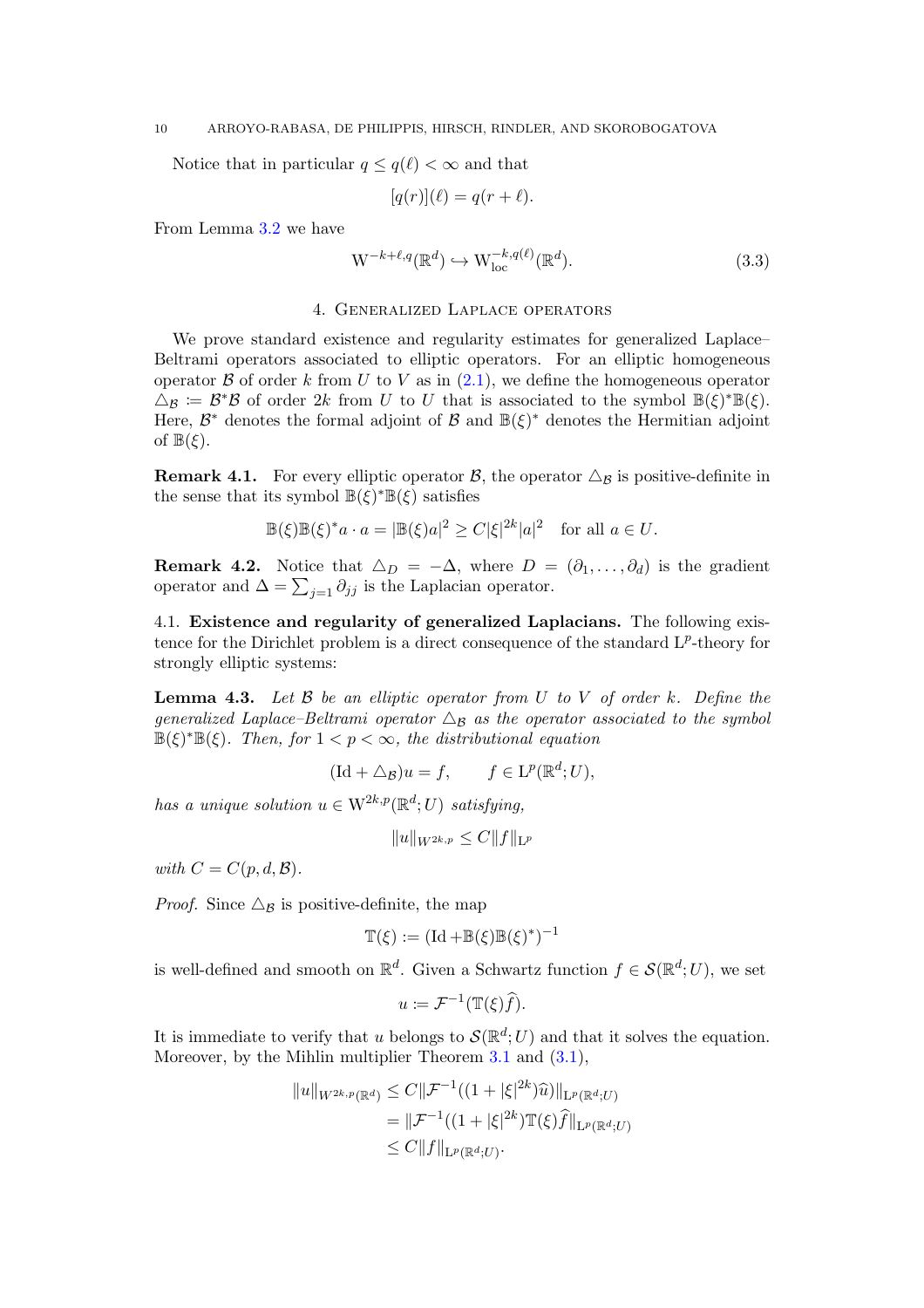A simple approximation argument concludes the existence part of the proof. To prove uniqueness just note that the positivity of  $\Delta_B$  implies that any Schwartz distributions solving

$$
(\mathrm{Id} + \triangle_{\mathcal{B}})u = 0,
$$

also satisfies  $\widehat{u}(\xi) = 0$  for  $\xi \in \mathbb{R}^d$ 

For later use we now prove a perturbative version of the previous invertibility result. This will allow us to prove the main  $L^p$  estimates for elliptic systems by a duality argument.

<span id="page-10-0"></span>**Corollary 4.4.** Let  $\Omega \subset \mathbb{R}^d$  be a Lipschitz domain and let B as be as in the previous lemma. Consider the operator Id + $\triangle$ <sub>B</sub> –  $\mathcal{R}$ , where  $\mathcal{R}$  is an operator from  $\overline{U}$  to  $\overline{U}$  of order 2k with measurable coefficients of the form

$$
\mathcal{R} = \sum_{|\alpha|=2k} R_{\alpha}(x)\partial^{\alpha}, \qquad R_{\alpha} \in \text{Lin}(U, U).
$$

For  $1 < p < \infty$ , there exists a constant  $\delta = \delta(d, p, \Omega, \mathcal{B}) > 0$  such that, if

$$
\sup_{|\alpha|=k} \|R_{\alpha}\|_{\mathcal{L}^{\infty}} \leq \delta,
$$

then the distributional equation

$$
(\mathrm{Id} + \triangle_{\mathcal{B}} - \mathcal{R})u = f, \qquad f \in \mathrm{L}^p(\Omega; U),
$$

has a solution  $u \in W^{2k,p}(\Omega;U)$  satisfying

$$
||u||_{W^{2k,p}(\Omega;U)} \leq C||f||_{L^p(\Omega;U)}
$$

for some constant  $C = C(p, d, \mathcal{B}).$ 

*Proof.* For a given function  $\eta \in L^p(\mathbb{R}^d; U)$ , we write  $(\mathrm{Id} + \triangle_B)^{-1} \eta \in W^{2k,p}(\mathbb{R}^d)$  to denote the solution of  $(\text{Id} + \triangle_B)w = \eta$  constructed in the previous lemma, for which we have

$$
\|(\mathrm{Id} + \triangle_{\mathcal{B}})^{-1} \eta \|_{\mathrm{W}^{2k, p}} \leq C(p, d, \mathcal{B}) \|\eta\|_{\mathrm{L}^p}.
$$

Define the linear map

$$
T[u] := (\mathrm{Id} + \triangle_{\mathcal{B}})^{-1} \mathcal{R}[u]
$$

for  $W^{2k,p}(\mathbb{R}^d;U)$ . The second statement of the previous lemma implies that

$$
||T||_{\mathcal{W}^{2k,p}\to\mathcal{W}^{2k,p}}\leq C\delta,
$$

where the constant C depends on p, d and B. Now, provided that  $\delta$  is sufficiently small (i.e., strictly smaller than  $1/C$ ), the von-Neumann series bounds imply that  $(\text{Id}-T)$  is invertible with  $\|(\text{Id}-T)^{-1}\|_{\mathcal{W}^{2k,p}\to\mathcal{W}^{2k,p}} \leq 2$ . In particular, we may define

$$
u := (\mathrm{Id} - T)^{-1} (\mathrm{Id} + \triangle_{\mathcal{B}})^{-1} \tilde{f} \in \mathrm{W}^{2k, p}(\mathbb{R}^d; U),
$$

where  $\hat{f}$  is the trivial extension by zero of the function f. By construction, u satisfies the distributional equation

$$
(\mathrm{Id} + \triangle_{\mathcal{B}} - \mathcal{R})u = (\mathrm{Id} + \triangle_{\mathcal{B}})[(\mathrm{Id} - T)u] = \tilde{f} \text{ on } \mathbb{R}^d,
$$

and the global bound

$$
||u||_{\mathcal{W}^{2k,p}(\mathbb{R}^d;U)} \leq C(p,d,\mathcal{B})||f||_{\mathcal{L}^p(\Omega;U)}.
$$

The assertion follows by taking the restriction of u to  $\Omega$ .

. <u>Податни политически при подател в по</u>ти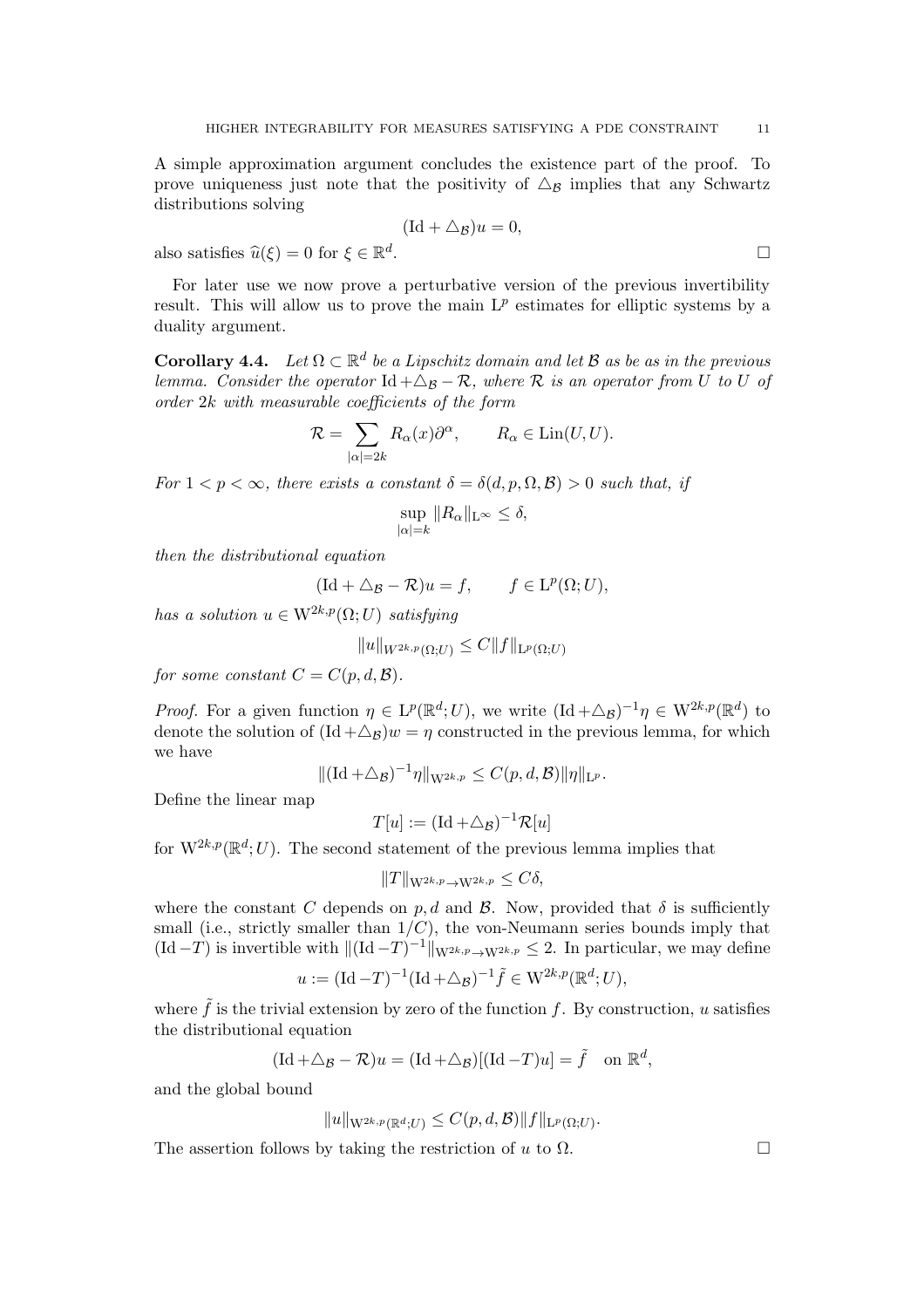## 5. Canceling operators

<span id="page-11-0"></span>The aim of this section is to show a local version for constant-rank operators of Van Schaftingen's canceling estimates for elliptic operators [\[30,](#page-24-6) Theorem 1.3]. This will be employed in the proof of the borderline estimate of Theorem [1.5.](#page-2-0)

More precisely, we show that if  $A$  is a canceling operator of constant rank and  $\mu \in \mathcal{M}(\Omega; V)$ , then

$$
\mathcal{A}\mu = \sigma \in \mathcal{M}(\Omega) \quad \Longrightarrow \quad \sigma \in W^{-1,d/(d-1)}(\Omega'), \qquad \Omega' \Subset \Omega,
$$

and the  $W^{-1,d/(d-1)}(\Omega')$ -norm of  $\sigma$  can be quantitatively estimated in terms of its total variation measure  $|\sigma|$  up to a constant depending solely on d, A and dist $(\Omega', \Omega)$ .

5.1. Representation of operators of constant rank. In order to establish the local cocanceling estimates we need to recall the kernel representation for operators of constant rank, along with some basic properties of their kernel representation. To this end, let us fix a linear PDE operator  $A$  of order k from V to W satisfying

<span id="page-11-1"></span>rank 
$$
\mathbb{A}(\xi) = \text{const}
$$
 for all  $\xi \in \mathbb{R}^d \setminus \{0\},$  (5.1)

and denote by  $\pi(\xi): V \to V$  the orthogonal projection from V to  $(\ker A(\xi))^{\perp}$ . A classical result of Schulenberger and Wilcox [\[26\]](#page-24-10) states that if [\(5.1\)](#page-11-1) is verified, then the map  $\xi \mapsto \pi(\xi)$  is analytic on  $\mathbb{R}^d \setminus \{0\}$ . Since  $\pi(\xi)$  is also 0-homogeneous, the map  $\xi \mapsto \pi(\xi)$  defines an L<sup>p</sup>-Fourier multiplier. Murat [\[22\]](#page-24-1) used this to define an "A-representative", which for any  $u \in \mathcal{E}'(\mathbb{R}^d; V)$ , can be defined as

$$
u_{\mathbb{A}} := \mathcal{F}^{-1}(\pi \widehat{u}).
$$

Notice that, by construction, we have  $\mathbb{A} \circ \pi = \mathbb{A} \circ [\text{Id} - \text{pr}_{\ker \mathbb{A}(\xi)}] = \mathbb{A}$  (with  $\text{pr}_{\ker \mathbb{A}(\xi)}$ the orthogonal projection onto ker  $\mathbb{A}(\xi)$  and therefore

$$
\mathbb{A}\widehat{u_{\mathbb{A}}} = \mathbb{A}\widehat{u}, \qquad \mathcal{A}u_{\mathbb{A}} = \mathcal{A}u. \tag{5.2}
$$

It is well-known that  $(5.1)$  implies that  $\xi \mapsto \mathbb{A}(\xi)^{\dagger}$  belongs to  $C^{\infty}(\mathbb{R}^d; \text{Lin}(W, V)),$ where  $M^{\dagger}$  denotes the Moore-Penrose inverse of M. On the other hand, using that  $\mathbb{A}^{\dagger}$  is homogeneous of degree  $-k$ , one can show that  $\mathbb{A}^{\dagger}$  extends to a tempered distribution on  $\mathbb{R}^d$  and, denoting its extension also by  $\mathbb{A}^{\dagger}$ , the kernel  $K_{\mathbb{A}} := (2\pi i)^k \mathcal{F}^{-1} \mathbb{A}^{\dagger}$ is locally integrable on  $\mathbb{R}^d \setminus \{0\}$  and belongs to  $C^{\infty}(\mathbb{R}^d \setminus \{0\}; \text{Lin}(W, V))$ . The precise statement, which follows from a minor modification of [\[8,](#page-23-11) Lemma 2.1], is the following:

<span id="page-11-2"></span>**Lemma 5.1.** Let  $A$  be a linear PDE operator of order  $k$  from  $V$  to  $W$ . If  $A$ satisfies the constant-rank property, then  $K_A := (2\pi i)^k \mathcal{F}^{-1} \mathbb{A}^{\dagger}$  is locally integrable and satisfies

$$
K_{\mathbb{A}} \in \mathcal{C}^{\infty}(\mathbb{R}^d \setminus \{0\}; \text{Lin}(W, V)).
$$

In particular,  $K_A$  is a fundamental solution of A in the sense that

$$
u_{\mathbb{A}} = K_{\mathbb{A}} \star \mathcal{A}u \quad \text{for all } u \in C_c^{\infty}(\mathbb{R}^d; V).
$$

Moreover, for every  $\ell > k - d$ , the map  $D^{\ell} K_{\mathbb{A}}$  is homogeneous of degree  $-d+k-\ell$ .

Recalling the ideas of Fonseca and Müller  $[13]$ , we can use this representation of  $u<sub>A</sub>$  to deduce Sobolev estimates as one would do for elliptic operators. One simple verfies that that the map

$$
\xi \mapsto m(\xi) = \xi^{\alpha} |\xi|^{k-|\alpha|} \mathbb{A}(\xi)^{\dagger}
$$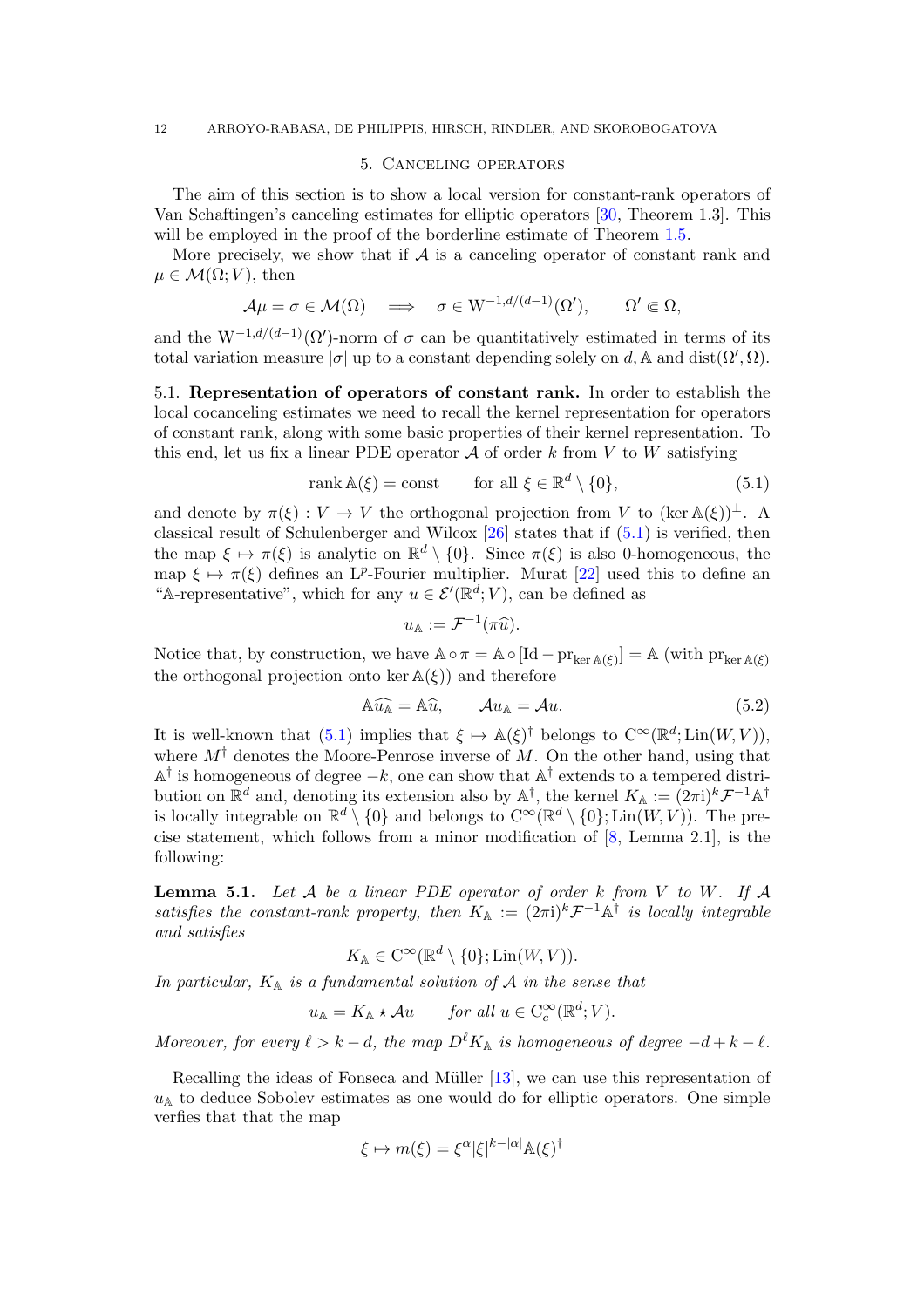is homogeneous of degree 0 and smooth on the sphere. Therefore, the theory of Fourier multipliers implies that the linear map

$$
T[f] \mapsto \mathcal{F}^{-1}\big[m\widehat{f}\big], \qquad f \in \mathcal{C}_c^{\infty}(\mathbb{R}^d; V),
$$

is bounded from  $L^p$  to  $L^p$ . In turn, the identity

$$
\widehat{\partial^{\alpha} u_{\mathbb{A}}}(\xi) = \xi^{\alpha} \mathbb{A}(\xi)^{\dagger} \widehat{\mathcal{A}u}(\xi) = m(\xi) \mathcal{F}(I_{k-|\alpha|} \star \mathcal{A}u)(\xi),
$$

where  $I_s = c_{s,d} |\cdot|^{-n+s}$  is the Riesz potential of order s, conveys that (see [\[1,](#page-23-10) Sec. 1.2])

$$
||D^{j}u_{\mathbb{A}}||_{\mathcal{L}^{p}} \leq C||I_{k-j} \star \mathcal{A}u||_{\mathcal{L}^{p}} \approx C||\mathcal{A}u||_{\dot{\mathcal{W}}^{-(k-j),p}},
$$

holds for every positive integer  $j \in (k-d,k)$  for some  $C = C(d,p,k)$ . Here,  $\dot{W}^{-s,p}(\mathbb{R}^d)$  is the dual of  $W^{s,p'}(\mathbb{R}^d)$ , where the homogeneous Sobolev space  $\dot{W}^{s,p}(\mathbb{R}^d)$ is defined as the closure of  $W^{s,p}(\mathbb{R}^d)$  with respect to the semi-norm  $||D^s u||_{L^p}$ .

Notice that when  $k > d$ , one cannot directly infer the  $L^p$ -estimate

$$
||u_{\mathbb{A}}||_{\mathcal{L}^p} \le C_p ||\mathcal{A}u||_{\dot{\mathcal{W}}^{-k,p}},
$$
\n(5.3)

which is a key estimate when dealing with localization arguments. The issue is that for  $k$  larger than the dimension  $d$ , one can no longer make use of the equivalence between the Riesz potential norm  $||I_kf||_{L^p}$  and the negative homogeneous norm  $||f||_{\dot{W}^{-k,p}}$  induced by the duality  $W^{-k,p} = (W^{k,p'})^*$ . Instead, this L<sup>p</sup> estimate will be addressed by exploiting the kernel representation from Lemma [5.1.](#page-11-2)

Finally, we recall that constant-rank operators are precisely the class of operators for which there exists an exact annihilator. This was proven by Raita [\[24\]](#page-24-11), who showed that [\(5.1\)](#page-11-1) is equivalent with the existence of an operator  $\mathcal L$  from W to W (of the form  $(1.1)$ ) with symbol L satisfying

<span id="page-12-1"></span>
$$
\operatorname{im} \mathbb{A}(\xi) = \ker \mathbb{L}(\xi) \qquad \text{for all } \xi \in \mathbb{R}^d \setminus \{0\}. \tag{5.4}
$$

5.2. Local estimates. Now that we are equipped with a kernel representation, we show that if  $\varphi \in C_c^{\infty}(\mathbb{R}^d; [0,1])$  is a cut-off function satisfying  $\varphi \equiv 1$  on an open neighborhood of  $\overline{\omega} \subset \mathbb{R}^d$  (where  $\omega$  is open and bounded), then

$$
\mathcal{A}u \in \mathcal{M}(\mathbb{R}^d; W) \quad \Longrightarrow \quad (\varphi u)_{\mathbb{A}} \in W^{k-1,q}(\omega) \text{ for all } 1 \le q < d/(d-1).
$$

The proof of this result is an adaptation for constant-rank operators of the one for elliptic operators given in [\[23,](#page-24-12) Lemma 2.2], which itself is based on an argument of Hörmander (see [\[15,](#page-24-13) Theorem 4.5.8]). Since the adaptation of the proof is not entirely trivial, we include it here for the convenience of the reader.

<span id="page-12-0"></span>**Lemma 5.2.** Let  $A$  be a linear PDE operator of order  $k$  from  $V$  to  $W$  that satisfies the constant-rank property. Let  $\Omega' \subset \Omega$  be an open and bounded subdomain and let  $\varphi \in \mathcal{D}(\mathbb{R}^d;[0,1])$  be a test function satisfying

$$
\mathbf{1}_{\Omega'} \le \varphi \le \mathbf{1}_{\Omega} \quad \text{and} \quad 0 < \text{dist}(\text{supp }\partial^{\alpha}\varphi, \Omega') \le \text{dist}(\Omega', \partial \Omega)
$$

for all  $|\alpha| \geq 1$ . If  $1 \leq q < d/(d-1)$  and  $\mu \in \mathcal{M}(\mathbb{R}^d; V)$  satisfies

$$
\mathcal{A}\mu=\sigma\in\mathcal{M}(\mathbb{R}^d;W),
$$

then

$$
||D^{k-1}(\varphi\mu)_{\mathbb{A}}||_{\mathbf{L}^{q}(\Omega')}\leq C\left(|\mu|(\Omega)+|\mathcal{A}u|(\Omega)\right)
$$
  
for some  $C=C(q,d,\mathbb{A},\text{dist}(\Omega',\text{supp}\,D\varphi),\text{dist}(\Omega',\partial\Omega),|\text{supp}\,\varphi|).$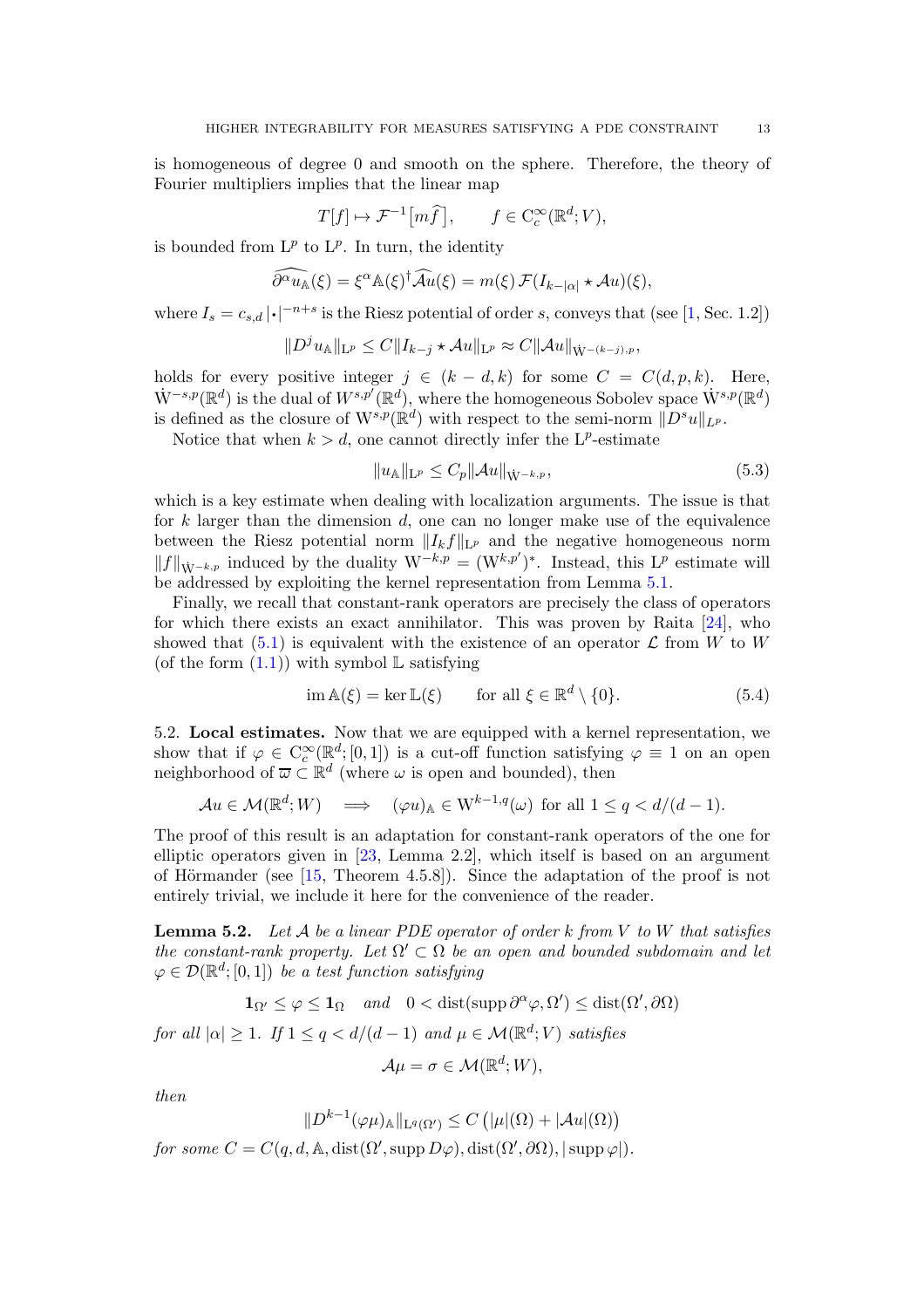#### 14 ARROYO-RABASA, DE PHILIPPIS, HIRSCH, RINDLER, AND SKOROBOGATOVA

*Proof.* Define  $w := \varphi \mu \in \mathcal{D}'(\mathbb{R}^d; V)$ . By the discussion above and the representation of constant-rank operators we get

$$
w_{\mathbb{A}} = K_{\mathbb{A}} \star \mathcal{A}(\varphi \mu),
$$

where  $K_A$  is the kernel given by Lemma [5.1.](#page-11-2) Following the argument in [\[23,](#page-24-12) Lemma 2.2], we find that

$$
D^{k-1}w_{\mathbb{A}} = (D^{k-1}K_{\mathbb{A}}) \star \mathcal{A}(\varphi\mu)
$$
  
=  $(D^{k-1}K_{\mathbb{A}}) \star (\varphi\sigma) + (D^{k-1}K_{\mathbb{A}}) \star [\mathcal{A}, \varphi](\mu)$   
=: I + II.

Where the commutator  $[\mathcal{A}, \varphi]$  is the  $(k-1)$ <sup>th</sup> order operator defined as

<span id="page-13-0"></span>
$$
[\mathcal{A}, \varphi](\eta) = \mathcal{A}(\varphi \eta) - \varphi \mathcal{A}(\eta). \tag{5.5}
$$

First, we bound  $\|\Pi\|_{L^q}$ . We distinguish two cases: if  $d > 1$ , then we may apply the result of Lemma [5.1](#page-11-2) with  $\ell = k-1 > k-d$  to deduce that  $D^{k-1}K_A$  is homogeneous of degree  $-d+1$  and smooth away from  $0 \in \mathbb{R}^d$ . Then,  $|D^{k-1}K_{\mathbb{A}}| \lesssim |\cdot|^{-d+1} \in L^q_{loc}(\mathbb{R}^d)$ . Then, letting  $R := 2 \operatorname{diam}(\Omega)$ , we see from Young's convolution inequality that

$$
||I||_{L^{q}(\Omega')}\lesssim ||I_{1}\star(\varphi\sigma)||_{L^{q}(\Omega')}
$$

$$
\leq ||I_{1}||_{L^{q}(B_{R})}\cdot|\varphi\sigma|(\mathbb{R}^{d}),
$$

where  $I_1(x) = c_n |x|^{-d+1}$  is the 1-Riesz potential. If  $d = 1$ , then from the discussion in [\[23,](#page-24-12) Chapter 3] it follows that  $|D^{k-1}K_A| \lesssim 1 + \log |\cdot|$  and therefore  $D^{k-1}K_A \in$  $L^p_{\text{loc}}(\mathbb{R}^d)$  for all  $1 \leq p < \infty$ . In this case Young's inequality yields

$$
||I||_{\mathrm{L}^q(\Omega')} \lesssim ||D^{k-1} K_{\mathbb{A}}||_{\mathrm{L}^q(\Omega')} \cdot |\sigma|(\Omega).
$$

In both cases the constants involved into the inequalities depend solely on  $q, d$  and A.

Next we bound  $\|\Pi\|_{\mathbb{L}^q}$ . A modification of the proof [\[23,](#page-24-12) Lemma 2.2] shows that II is smooth on  $\Omega'$ . Here, we need to obtain more information on the actual bounds of II, for which we shall first assume that  $\mu \in L^1_{loc}(\Omega)$ . By the Leibniz rule,  $[\mathcal{A}, \varphi]$  is an (in-homogeneous) linear PDE operator of order (at most)  $k-1$  such that

$$
\operatorname{supp}\left[\mathcal{A},\varphi\right]\subset\operatorname{supp}\partial^{\gamma}\varphi
$$

for all  $\gamma$  with  $1 \leq |\gamma| \leq k$ .

Let  $x \in \Omega'$ . By assumption  $0 < \delta := \inf_{|\gamma| \geq 1} \text{dist}(\text{supp }\partial^{\gamma} \varphi, \Omega'') \leq |y - x| \leq$  $dist(\Omega', \partial \Omega)$  for all  $y \in \text{supp } D\varphi$ . Let S be the closed annulus  $\overline{B_{\lambda}} \setminus B_{\delta}$ , where  $\lambda := \text{dist}(\Omega', \partial \Omega)$ . Then, it follows from integration by parts that

$$
|(D^{k-1}K_{\mathbb{A}} \star [\mathcal{A}, \varphi](u))(x)| \leq \|K_{\mathbb{A}}\|_{\mathcal{W}^{2k-1,\infty}(R)} \cdot \|\varphi\|_{\mathcal{W}^{2k,\infty}(R)} \cdot \|\mu\|_{\mathcal{L}^{1}(S)}
$$
  

$$
\leq C|\mu|(\Omega)
$$

with a constant  $C = C(q, d, \lambda, \lambda, \delta)$ . Here, we used the regularity of the kernel  $K_{\mathbb{A}} \in C^{\infty}(\mathbb{R}^d \setminus \{0\}; \text{Lin}(W, V))$  in passing to the last inequality. This proves that

$$
\|\text{II}\|_{\text{L}^q} \leq C |\operatorname{supp} \varphi|^{\frac{1}{q}} |\mu|(\Omega),
$$

which together with the bound for I implies the desired bound when  $\mu$  is in  $L^1_{loc}(\Omega)$ . The general case for  $\mu \in \mathcal{M}(\Omega; V)$  follows from the bounds for I and II above and a standard mollification argument.

We are now ready to prove the main result of this section, namely the following local canceling estimates.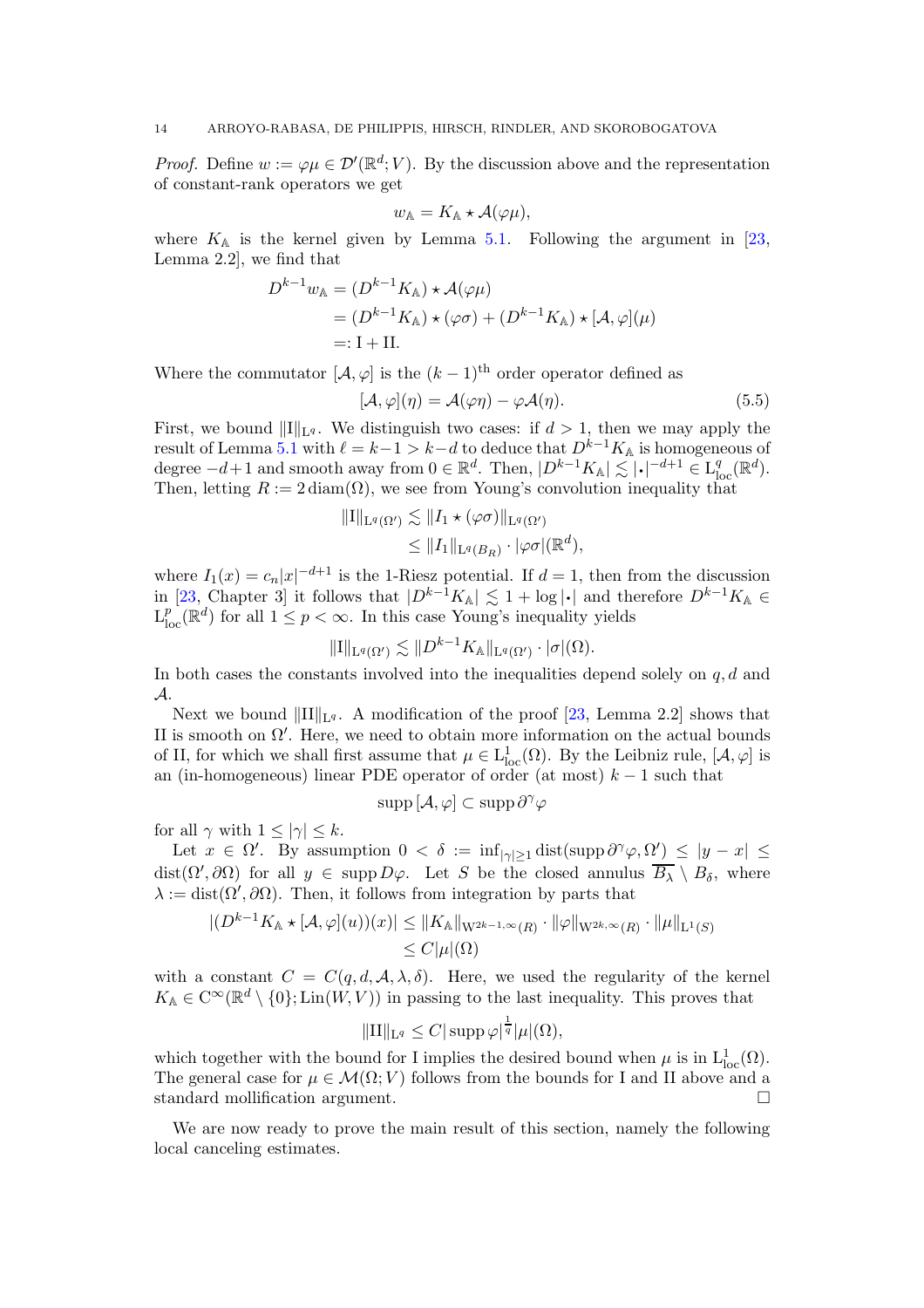<span id="page-14-2"></span>**Theorem 5.3.** Let A be a linear PDE operator of order k from V to W. Further assume that A is canceling and satisfies the constant-rank property. If  $\mu \in \mathcal{M}(\Omega; V)$ satisfies

$$
\mathcal{A}\mu = \sigma \qquad in \ \mathcal{D}'(\Omega;W)
$$

for some  $\sigma \in \mathcal{M}(\Omega; W)$ , then  $\sigma \in W^{-1, \frac{d}{d-1}}_{\text{loc}}(\Omega)$ . Moreover, for all compact subdomains  $\Omega' \in \Omega$ ,

$$
\left| \int_{\Omega'} \varphi \cdot d\sigma \right| \le C\big( |\mu|(\Omega) + |\sigma|(\Omega) \big) \cdot ||D\varphi||_{\mathcal{L}^d(\Omega')} \quad \text{for all } \varphi \in C_c^{\infty}(\Omega'; W),
$$
  
re  $C = C(d, \mathbb{A} \text{ dist}(Q', \partial\Omega) \text{ dim}(Q')) > 0$ 

where  $C = C(d, \mathbb{A}, \text{dist}(\Omega', \partial \Omega), \text{diam}(\Omega')) > 0.$ 

Proof. Let  $\varphi_1, \varphi_2 \in C_c^{\infty}(\Omega; [0,1])$  be two test functions satisfying  $\mathbf{1}_{\Omega'} \leq \varphi_1 \leq \varphi_2$  and whose supports are nested sufficiently far from each other so that  $(\partial^{\alpha}\varphi_2)\varphi_1 = 0$  for all  $|\alpha| > 0$  and also

$$
\|\partial^{\alpha}\varphi_i\|_{\infty} \le C(k) \operatorname{dist}(\Omega', \partial \Omega)^{-2k}, \qquad |\alpha| \le 2k.
$$

Define  $w := \varphi_2 \mu$  and let  $q := (2d-1)/2(d-1)$ . By the estimates of Lemma [5.2](#page-12-0) and the properties of  $\varphi_1, \varphi_2$  we deduce that

$$
||w_\mathbb{A}||_{\mathcal{W}^{k-1,q}(\Omega')}\leq C\big(|\mu|(\Omega)+|\sigma|(\Omega)\big),
$$

for some  $C = C(d, \mathbb{A}, \text{dist}(\Omega', \partial \Omega), \text{diam}(\Omega'))$ . Next, we define  $v := \varphi_1 w_{\mathbb{A}}$ , which satisfies

$$
\mathcal{A}v = \varphi_1 \mathcal{A}(\varphi_2 \mu) + [\mathcal{A}, \varphi_1](w_\mathbb{A})
$$
  
=  $\varphi_1 \varphi_2 \sigma + \varphi_1 [\mathcal{A}, \varphi_2](\mu) + [\mathcal{A}, \varphi_1](w_\mathbb{A})$ 

in the sense of distributions on  $\Omega$ . Now, use that the derivatives of  $\varphi_2$  vanish on  $\{\varphi_1 \equiv 1\}$  to find that

$$
\mathcal{A}v = \varphi_1\sigma + [\mathcal{A}, \varphi_1](w_\mathbb{A}) \quad \text{in } \mathcal{D}'(\Omega; W),
$$

where the right-hand side is the sum of a measure and an  $L<sup>q</sup>$ -function, both of which can be estimated in terms of  $|\mu|(\Omega) + |\sigma|(\Omega)$  up to a constant depending on d, A, diam( $\Omega'$ ) and dist( $\Omega'$ ,  $\partial\Omega$ ). Identifying v with its trivial extension by zero on  $\mathbb{R}^d$ , we have constructed a function  $v \in W^{k-1,q}(\mathbb{R}^d; V)$  satisfying

<span id="page-14-1"></span><span id="page-14-0"></span>
$$
\mathcal{A}v \in \mathcal{M}(\mathbb{R}^d; W),\tag{5.6}
$$

$$
|\mathcal{A}v|(\mathbb{R}^d) \le C(|\mu|(\Omega) + |\sigma|(\Omega)),\tag{5.7}
$$

$$
\mathcal{A}v = \sigma \quad \text{in the sense of distributions on } \Omega'. \tag{5.8}
$$

We are now in position to apply global cocanceling estimates from [\[30,](#page-24-6) Theorem 1.4]: Let  $\mathcal L$  be an annihilator of  $\mathcal A$  such that [\(5.4\)](#page-12-1) holds. Then, the canceling assumption on A implies that  $\mathcal L$  is cocanceling as defined in [\[30,](#page-24-6) Definition 1.3]. Applying a version of the aforementioned theorem with (with  $\mathcal{L} = \mathbb{L}(D)$  and  $f = \mathcal{A}v$ ) to conclude that

$$
\sup_{\substack{\varphi \in C_c^\infty(\Omega'), \\ \|D\varphi\|_{L^d} \leq 1}} \left| \int_{\Omega'} \varphi \cdot d\sigma \right| \stackrel{(5.8)}{\leq} \|\mathcal{A}v\|_{\dot{\mathrm{W}}^{-1, d/(d-1)}} \lesssim |\mathcal{A}v| (\mathbb{R}^d) \stackrel{(5.7)}{\lesssim} |\mu|(\Omega) + |\sigma|(\Omega),
$$

where the constants carried through the inequalities depend only on  $d, A, \Omega'$  and  $dist(\Omega',\partial\Omega).$  $,\partial\Omega$ ).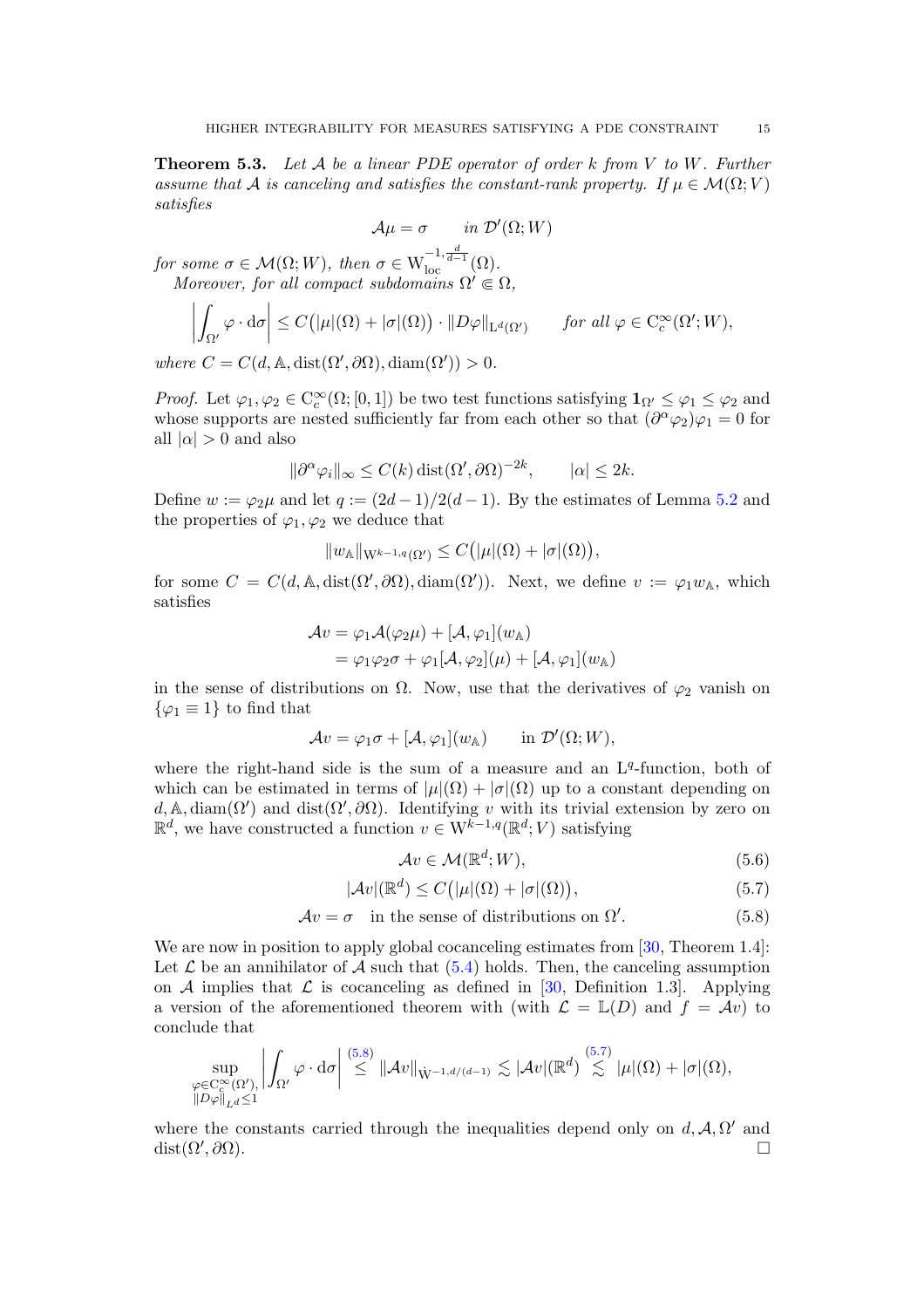#### <span id="page-15-0"></span>16 ARROYO-RABASA, DE PHILIPPIS, HIRSCH, RINDLER, AND SKOROBOGATOVA

## 6. Proofs of the main results

We are now in position to give a proof of our main theorem.

*Proof of Theorem [1.2.](#page-1-0)* Without loss of generality we may assume that  $V = \mathbb{R}^m$ ,  $L = \mathbb{R}^{\ell} \times \{0\}^{m-\ell}$  and  $\varepsilon \leq 2^{-1}$ . Write  $\mu = P\nu$  with  $\nu \in \mathcal{M}^+(\Omega)$  and  $P \in \mathcal{L}^{\infty}(\nu; \mathbb{R}^m)$ to denote the polar decomposition of  $\mu$ . For a vector  $z \in \mathbb{R}^m$  let us adopt the notation  $z = (v, w)$  where  $v \in \mathbb{R}^{\ell}$  and  $w \in \mathbb{R}^{m-\ell}$ . Recall that, under these conventions our main assumption on  $P$  reads as

<span id="page-15-1"></span>
$$
P(x) \in \mathcal{C}_{\varepsilon} := \left\{ (v, w) \in \mathbb{R}^m : |w| \le \frac{\varepsilon |v|}{\sqrt{1 - \varepsilon^2}} \right\}
$$
(6.1)

for  $\nu$ -a.e.  $x \in \Omega$ , where  $\varepsilon > 0$  is a sufficiently small real number, to be constrained below.

Step 1. Our assumption on L implies that  $L \cap \Lambda_{\mathcal{A}} \cap \mathbb{S}^{m-1} = \emptyset$ . Since L and  $\Lambda_{\mathcal{A}}$ are cones, it follows that  $\delta_L := \text{dist}(\Lambda_{\mathcal{A}} \cap \mathbb{S}^{m-1}, L) > 0$ . In all of the following we assume that  $\varepsilon \in (0, \delta_L)$ , so that  $\Lambda_A \cap C_{\varepsilon} = \{0\}$ . Using the equation  $\mathcal{A}(P\nu) = \sigma$ , we infer from Theorem [1.1](#page-1-2) and [\(6.1\)](#page-15-1) that

> $P \in \Lambda \cap \mathcal{C}_\varepsilon$ <sup>s</sup>-almost every  $x \in \Omega$ .

Our choice of  $\varepsilon$  implies that  $P = 0$  for  $\nu^s$ -a.e.  $x \in \Omega$ . On the other hand,  $|P| = 1$ for *ν*-almost every  $x \in \Omega$ , and hence we conclude that  $\nu^s$  must be the zero measure This shows that  $\nu \ll \mathcal{L}^n$ . In view of the Radon–Nikodým theorem, we may assume  $\nu = \rho \mathcal{L}^n$  with  $\rho \in L^1_{loc}(\Omega; [0, \infty)).$ 

Step 2. Before delving into the main argument, let us introduce some handy notation: We decompose the polar P as the direct sum  $P_0 + P_1$ , where

$$
P_0 := \pi_L P, \qquad P_1 := P - \pi_L P,
$$

where  $\pi_L: \mathbb{R}^m \to L$  is the orthogonal projection onto L. By construction, both  $P_0$  and  $P_1$  are L∞-functions and hence we may define a measurable tensor field by setting

$$
M:=\bigg(\frac{P_1\otimes P_0}{|P_0|^2}\bigg)\chi_{\{|P|>0\}}\in\mathrm{L}^\infty(\Omega;\mathbb{R}^{m\times m}).
$$

For future reference, we record that  $(6.1)$  conveys the uniform bound

$$
||M||_{\mathcal{L}^{\infty}(\Omega)} \le \frac{|P_1|}{|P_0|} \le \frac{\varepsilon}{\sqrt{1-\varepsilon^2}} \le 2\varepsilon. \tag{6.2}
$$

Step 3. Let us first assume that  $\mu$  is compactly supported in  $\Omega'$  and that  $\mu$ satisfies, for some  $1 < q < \infty$  and some integer  $0 \leq \ell \leq k - 1$ ,

<span id="page-15-2"></span>
$$
\mathcal{A}\mu = \gamma \quad \text{in } \mathcal{D}'(\Omega; V),
$$

for some distribution  $\gamma \in W^{-k+\ell,q}(\Omega;W)$  supported on supp $\mu \subset \Omega'$ . Henceforth, compactly supported measures and distributions will often be considered as measures and distributions on  $\mathbb{R}^d$  through their trivial extensions. The key argument is to express the source term  $\gamma$  as a perturbation of a well-behaved elliptic operator acting on  $P_0 \nu$ . More precisely, we write  $\mathcal{B} := \mathcal{A} \circ \pi_L$  so that

$$
\gamma = \mathcal{A}\mu = \mathcal{B}(P_0\nu) + \mathcal{A}(P_1\nu) = (\mathcal{B} + \mathcal{A}M)P_0\nu.
$$
\n(6.3)

Since  $P_0 \nu \in L^1(\Omega;\mathbb{R}^m)$ , then

$$
\left\langle MP_0 \nu, \psi \right\rangle_{\mathcal{D}' \times \mathcal{D}} = \left\langle P_0 \nu, M^T \psi \right\rangle_{\mathbf{L}^1 \times \mathbf{L}^\infty} \qquad \text{for all } \psi \in \mathcal{D}(\mathbb{R}^d; \mathbb{R}^m).
$$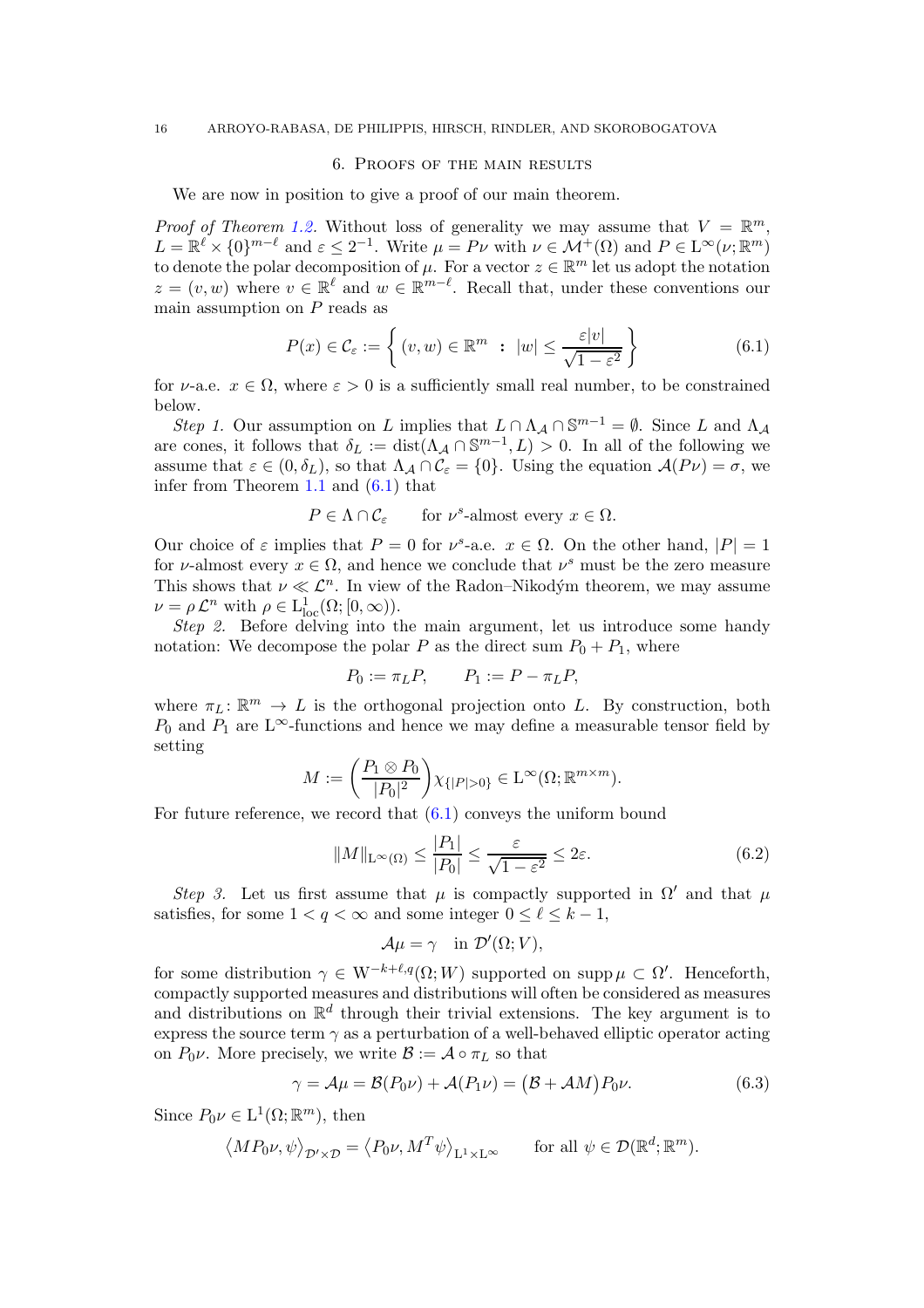In particular, the  $(L^1, L^{\infty})$ -adjoint of

$$
\mathcal{R}=\mathcal{B}^*\mathcal{A}M
$$

is given by

$$
\mathcal{R}^* = M^T \mathcal{A}^* \mathcal{B},
$$

which is an operator of order  $2k$  that can be written in the form

$$
\sum_{|\alpha|=2k} R_\alpha(x)^* \, \partial^\alpha
$$

where the coefficients  $x \mapsto R_{\alpha}(x)^*$  are Lebesgue-measurable and satisfy

<span id="page-16-1"></span>
$$
||R_{\alpha}^*||_{\mathcal{L}^{\infty}} \le C||M||_{\mathcal{L}^{\infty}} \le C_1 \varepsilon
$$
\n(6.4)

for some  $C_1 = C_1(\mathcal{A}, L)$ . Applying  $\mathcal{B}^*$  and adding  $P_0\nu$  to both sides of [\(6.3\)](#page-15-2), we obtain

$$
P_0 \nu + \mathcal{B}^* \gamma = (\text{Id} + \triangle_{\mathcal{B}} + \mathcal{R}) P_0 \nu =: T,
$$
\n(6.5)

where  $\Delta_{\mathcal{B}} := \mathcal{B}^*\mathcal{B}$ . The distribution  $T \in \mathcal{D}'(\Omega; W)$  is explicitly given by (recall that  $\triangle$ <sub>B</sub> is self-adjoint with respect to the L<sup>2</sup>-pairing)

<span id="page-16-0"></span>
$$
T[\varphi] := \langle P_0 \nu, (\text{Id} + \triangle_B + \mathcal{R}^*) \varphi \rangle, \qquad \varphi \in \mathcal{D}(\Omega; \mathbb{R}^m). \tag{6.6}
$$

In particular  $\text{supp}(T) \subset \Omega'$ .

From Lemma [3.2](#page-8-2) in the form  $(3.3)$  in conjunction with  $(6.6)$  we deduce (recall that  $\mathcal{B}^*$  is a homogeneous operator of order k and  $\gamma$  is a compactly supported distribution on  $\Omega' \in \mathbb{R}^d$ )

$$
||T||_{\mathcal{W}^{-2k,q(\ell)}(\Omega)} = ||P_0 \nu + \mathcal{B}^* \gamma||_{\mathcal{W}^{-2k,q(\ell)}(\Omega)}
$$
  
\n
$$
\leq ||\gamma||_{\mathcal{W}^{-k,q(\ell)}(\Omega)} + ||P_0 \nu||_{\mathcal{W}^{-2k,q(\ell)}(\Omega)}
$$
  
\n
$$
\lesssim_{q,d,k,\Omega'} ||\gamma||_{\mathcal{W}^{-k+\ell,q}(\Omega)} + ||P_0 \nu||_{\mathcal{W}^{-2k,q(\ell)}(\Omega)}.
$$
 (6.7)

In all that follows we further assume  $2C_1\varepsilon \leq \delta$ , where  $\delta = \delta(d, q(\ell)', \Omega', \mathcal{A}, L)$  is the smallness constant from Corollary [4.4](#page-10-0) and  $q(\ell)$ ' is the dual exponent of  $q(\ell)$ . Applying the results of the aforementioned corollary to Id +  $\Delta_{\mathcal{B}} + \mathcal{R}^*$ , the small-ness [\(6.4\)](#page-16-1) implies that given  $f \in \mathcal{D}(\Omega'; \mathbb{R}^m)$ , we may find  $\eta \in W^{2k, q(\ell)'}(B_1(\Omega'); \mathbb{R}^m)$ satisfying

<span id="page-16-3"></span>
$$
(\text{Id} + \triangle_{\mathcal{B}} + \mathcal{R}^*)\eta = f \quad \text{and} \quad \|\eta\|_{W^{2k, q(\ell)'}(B_1(\Omega'))} \le C_2 \|f\|_{L^{q(\ell)'}(\Omega')} \tag{6.8}
$$

where  $C_2 = C_2(d, q, \mathcal{A}, L)$  and we have set

$$
B_1(\Omega') = \{x \in \mathbb{R}^d : \text{dist}(x, \Omega) \le 1\}.
$$

Note also that  $0 \leq \ell \leq k-1$  so that the constant does not depend on  $\ell$  but rather on the order k of A. Now, let  $\chi \in C_c^{\infty}(\Omega)$  be a cut-off function satisfying  $1_{\overline{\Omega'}} \leq \chi \leq 1_{\Omega \cap B_1(\Omega')}$  and

$$
\|\chi\|_{C^{2k}} \le C(k)\lambda^{2k}, \qquad \lambda := 1 \wedge \text{dist}(\Omega', \partial \Omega)^{-1}.
$$

Notice that with this in mind  $T[\chi \eta]$  is well-defined and equals  $\langle \pi_L[\mu], f \rangle$ . Hence, we obtain the following duality estimate:

$$
|\langle P_0\nu, f\rangle| \le ||T||_{\mathcal{W}^{-2k,q(\ell)}(\Omega)} \cdot ||\chi\eta||_{\mathcal{W}^{2k,q(\ell)'}(\Omega)}
$$
  
\n
$$
\leq C(q, d, \mathcal{A}, L, \Omega', \lambda) \left( ||\gamma||_{\mathcal{W}^{-k+\ell,q}(\Omega)} + ||P_0\nu||_{W^{-2k,q(\ell)}(\Omega)} \right) \cdot ||f||_{\mathcal{L}^{q(\ell)'}(\Omega')}
$$
  
\n(6.9)

<span id="page-16-2"></span>.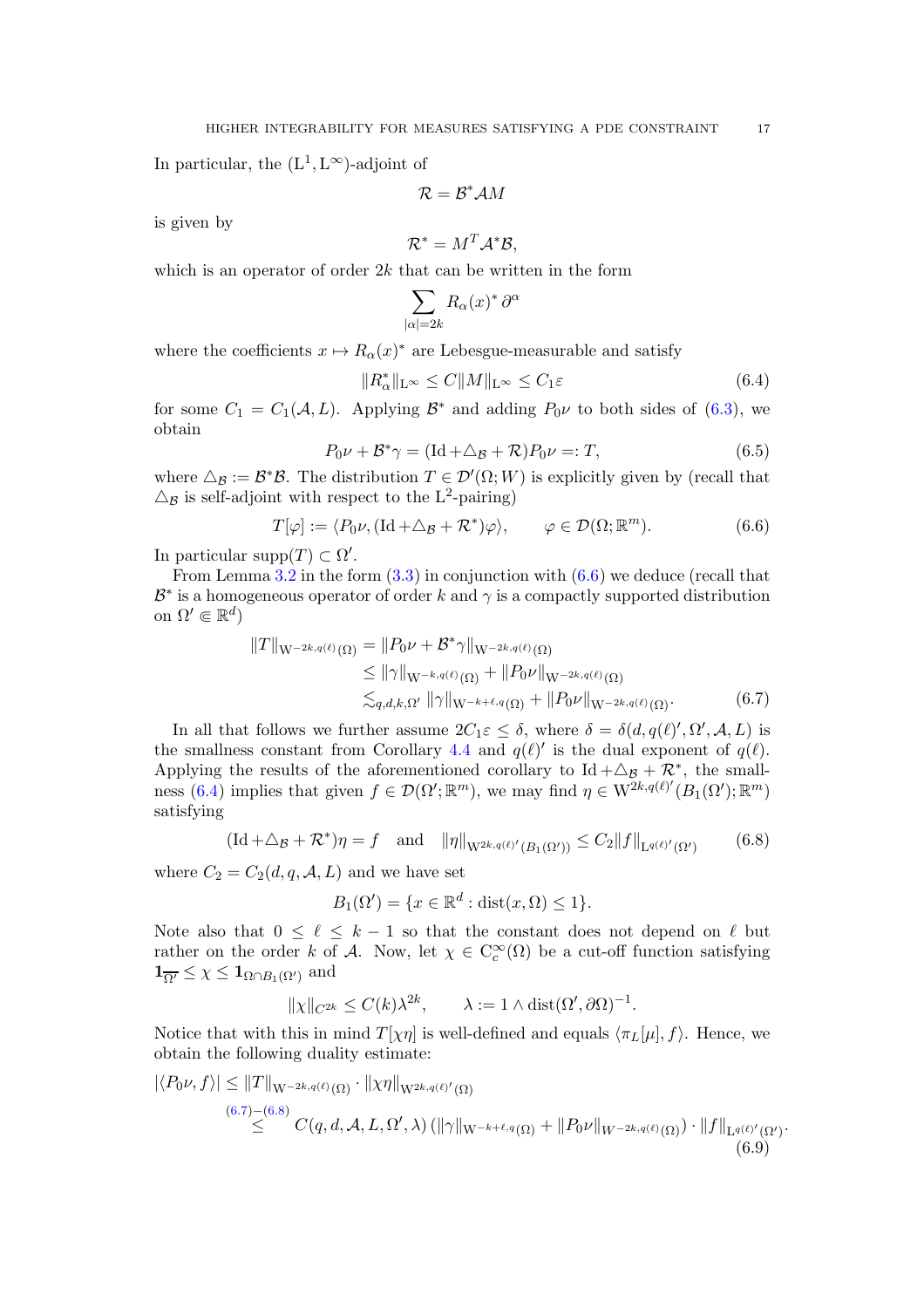# 18 ARROYO-RABASA, DE PHILIPPIS, HIRSCH, RINDLER, AND SKOROBOGATOVA

By the dual definition of the  $L^{q(\ell)}$ -norm we conclude that

<span id="page-17-0"></span>
$$
||P_0\nu||_{\mathbf{L}^{q(\ell)}(\Omega')} \leq C(q,d,\mathcal{A},L,\Omega',\lambda) \left( ||\gamma||_{\mathbf{W}^{-k+\ell,q}(\Omega)} + ||P_0\nu||_{W^{-2k,q(\ell)}(\Omega)} \right).
$$
 (6.10)

Step 4. We proceed now prove the general case, which follows by a localization argument and the previous step.

Let p be as in the statement of the theorem. Notice that by the definition of p we may always find  $q = q(p, d, k)$  satisfying

$$
1 < q < \frac{d}{d-1} \quad \text{and} \quad p = q(k-1) < \infty,
$$

where  $q(k-1)$  is the exponent defined in Definition [3.3.](#page-8-4) Our next objective will be to establish  $L^{q(k-1)}$ -estimates for localizations of  $\mu$ . In all that follows we assume that

$$
\varepsilon = \varepsilon(p, d, \mathcal{A}, L, \Omega') < \min \left\{ C_1^{-1} \delta(q(\ell)', d, \mathcal{A}, L, \Omega') \ : \ 0 \le \ell \le k - 1 \right\},\
$$

so that [\(6.10\)](#page-17-0) holds for all  $0 \leq \ell \leq k-1$  and some constant  $C = C(d, p, \mathcal{A}, L, \Omega', \lambda)$ whenever  $\mathcal{A}\mu = \gamma \in W^{-k+\ell,q}(\Omega)$ , supp  $\mu \subset \Omega'$ , and  $P \in \mathcal{C}_{\varepsilon}$  almost everywhere with respect to  $\nu$ .

First, let us consider a sequence of nested domains  $\Omega_k = \Omega' \in \Omega_{k-1} \cdots \in \Omega_1 \in$  $\Omega_0 = \Omega$  with Lipschitz boundary and satisfying

$$
dist(\Omega_{r+1}, \partial \Omega_r) \ge (2k)^{-1} (1 \wedge dist(\Omega', \partial \Omega)) \quad \text{for all } r = 0, \dots, k-1.
$$

For each such r, we may find a cut-off function  $\varphi_r \in C_c^{\infty}(\Omega)$  satisfying

$$
||D^{\ell}\varphi_r||_{\mathcal{L}^{\infty}} \leq C(k)\lambda^k \quad \text{for } \ell \in \{0, 1, \ldots, k\}, \qquad \mathbf{1}_{\Omega_{r+1}} \leq \varphi_r \leq \mathbf{1}_{\Omega_r},
$$

where as above  $\lambda = 1 \wedge dist(\Omega', \partial \Omega)^{-1}$ . In all of the following, we adopt the convention that the bounding constant  $C$  may increase from inequality to inequality (or from line to line), but remains to depend solely on  $p, d, k, \mathcal{A}, L$  and  $\Omega'$ ; additional dependencies such the dependency on  $\lambda$  will be carried next to the constant.

Define the localized measures  $\mu_r := \varphi_r \mu$  for all  $r = 0, \ldots, k-1$ . The main argument consists of bootstrapping the regularity of  $\mu_r$  at each step  $r = 0, \ldots, k-1$ , until we reach the desired  $L^{q(k-1)}$ -bounds for  $\mu$  on  $\Omega_k = \Omega'$ . The key is to observe that  $\mu_r$  satisfies the distributional equation

$$
\mathcal{A}\mu_r = \gamma_r := \varphi_r \sigma + [\mathcal{A}, \varphi_r](\mu_{r-1}),
$$

where the commutator  $[\mathcal{A}, \varphi]$  is defined in [\(5.5\)](#page-13-0) and it is of order  $k-1$  and whose coefficients depend solely on the principal symbol of A and  $\|\varphi_r\|_{C^k}$ .

With regard to the regularity of the localization term  $[\mathcal{A}, \varphi_r](\mu_{r-1})$  (which a priori only belongs to  $W^{-k,q}(\Omega)$ , we will show that, at the r'th step of the iteration, the measure  $\mu_r$  belongs to  $L^{q(r)}$ . This, in turn, will allow us to lift the regularity of  $[\mathcal{A}, \varphi_{r+1}](\mu_r)$  to  $W^{-k,q(r+1)}$  and subsequently bootstrap it onto the regularity of  $\mu_{r+1}$ .

Let us begin with the estimate for  $r = 1$ . Using that  $[\mathcal{A}, \varphi_r]$  is an operator of order  $k-1$  with C<sup>∞</sup>-coefficients depending only on  $\partial^{\alpha}\varphi_r$  (| $\alpha$ | ≤ k) and the coefficients of A, we have

$$
\|[\mathcal{A},\varphi_1](\mu_1)\|_{\mathcal{W}^{-k,s}} \leq C\lambda^k \|\mu_0\|_{\mathcal{W}^{-1,s}}
$$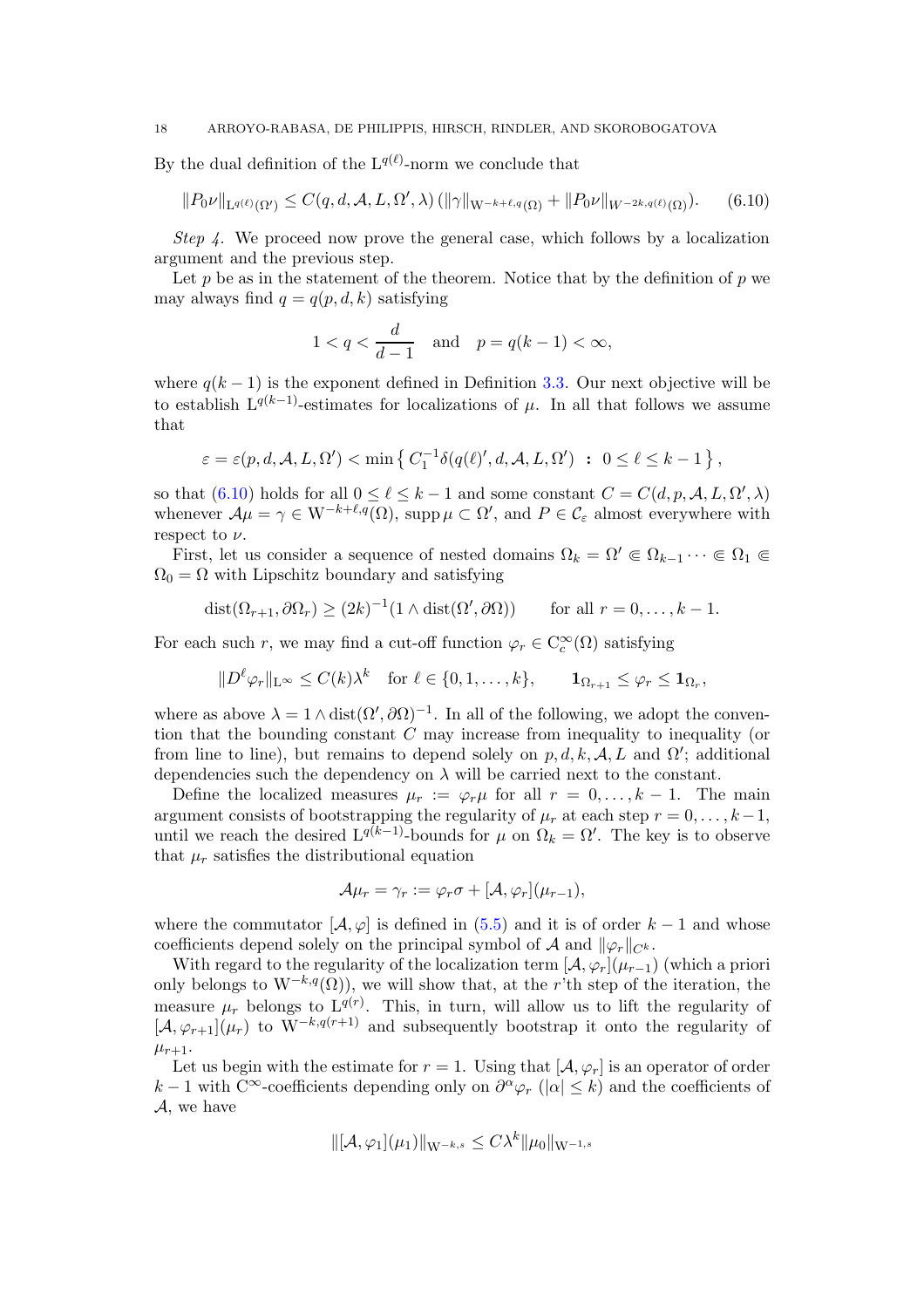for all  $1 < s < \infty$ . Since also  $\mu_1, \gamma_1$  are compactly supported on  $\Omega_1$ , the bound from [\(6.10\)](#page-17-0) with  $\ell = 0$  and  $\Omega_1$  instead of  $\Omega'$  yields

$$
||P_0\nu_1||_{\mathbf{L}^q} \leq C(||\varphi_1\sigma||_{\mathbf{W}^{-k,q}} + ||P_0\nu_1||_{\mathbf{W}^{-2k,q}} + ||[\mathcal{A},\varphi_1](\mu_1)||_{\mathbf{W}^{-k,q}})
$$
  
\n
$$
\leq C(||\varphi_1\sigma||_{\mathbf{W}^{-k,q}} + ||P_0\nu_1||_{\mathbf{W}^{-2k,q}} + C(k)\lambda^k ||\mu_0||_{\mathbf{W}^{-1,q}})
$$
  
\n
$$
\leq C\lambda^k(|\sigma|(\Omega) + |\mu|(\Omega)),
$$
\n(6.11)

where the last inequality follows from Morrey's embedding (see Lemma [3.2](#page-8-2) (d)) and the fact that  $1 < q < d/(d-1)$ . The pointwise constraint  $|\mu| < (1+\varepsilon)|P_0\nu_1|$  further implies that

$$
\|\mu\|_{\mathbf{L}^{q}(\Omega')}\leq \|\mu_{1}\|_{\mathbf{L}^{q}(\Omega_{1})}
$$
  
\n
$$
\leq (1+\varepsilon)\|P_{0}\nu_{1}\|_{\mathbf{L}^{q}}
$$
  
\n
$$
\leq (1+\varepsilon)C\lambda^{k}\big(|\sigma|(\Omega)+|\mu|(\Omega)\big)
$$

.

Notice that in the case  $k = 1$  (when  $q(k - 1) = q(0) = q \ge p$ ), this already proves the desired bound.

We shall henceforth assume that  $k \geq 2$ . Let us now address the derivation of the L<sup>q(r)</sup>-estimates at the r'th step. Assuming in an inductive fashion that  $\mu_{r-1} \in$  $L^{q(r-1)}$ , we estimate

$$
\|[\mathcal{A},\varphi_r](\mu_r)\|_{\mathcal{W}^{-k,q(r)}} \leq C\lambda^k \|\mu_{r-1}\|_{\mathcal{W}^{-1,q(r)}} \leq C\lambda^k \|\mu_{r-1}\|_{\mathcal{L}^{q(r-1)}}.
$$

In the last line we observed that with  $q(r)$  from Definition [3.3,](#page-8-4) we have (see [\(3.3\)](#page-9-0)) that  $L^{q(r-1)}(\Omega_1) \hookrightarrow W^{-1,q(r-1)(1)}(\Omega_1) = W^{-1,q(r)}(\Omega_1).$ 

Similarly, we recall from Lemma [3.2](#page-8-2) that for  $1 \le r \le k - 1$ ,

$$
\|\varphi_r \sigma\|_{\mathcal{W}^{-k,q(r)}} \leq C \|\varphi_r \sigma\|_{\mathcal{W}^{-k+r,q}} \leq C \|\varphi_r \sigma\|_{\mathcal{W}^{-1,q}} \leq C |\sigma|(\Omega).
$$

Using once more the bounds in [\(6.10\)](#page-17-0) with  $\ell = 0$ ,  $\Omega_1$  and now with  $q(r)$  we find that

$$
\|\mu_r\|_{\mathcal{L}^{q(r)}} \le (1+\varepsilon) \big( \|\varphi_r \sigma\|_{\mathcal{W}^{-k,q(r)}} + |P_0 \nu|(\Omega) + \|[\mathcal{A}, \varphi_r](\mu_{r-1})\|_{\mathcal{W}^{-k,q(r)}} \big) \le C\lambda^k (1+\varepsilon) \big( |\sigma|(\Omega) + |P_0 \nu|(\Omega) + \|\mu_{r-1}\|_{\mathcal{L}^{q(r-1)}} \big).
$$

Thus, the r'th iteration can be estimated as  $(1 \le r \le k - 1)$ 

$$
\|\mu_r\|_{\mathbf{L}^{q(r)}(\Omega)} \leq Cr\lambda^{rk}(1+\varepsilon)^r\big(|\sigma|(\Omega)+|\mu|(\Omega)\big).
$$

This completes the inductive step.

For  $r = k - 1$  we then have shown (recall that  $\varepsilon < 1$ )

$$
\|\mu\|_{\mathrm{L}^p(\Omega')} \lesssim_{p,d,R} \|\mu_{k-1}\|_{\mathrm{L}^{q(k-1)}(\Omega)} \leq C(p,d,\mathcal{A},L,\Omega') k^{\lambda^k} \big(|\sigma|(\Omega)+|\mu|(\Omega)\big).
$$

This finishes the proof.  $\Box$ 

*Proof of Corollary [1.3.](#page-2-2)* The idea is that the regularity of  $\sigma$  acts as a barrier for the regularity of  $\mu$  in the sense that one can only expect (for  $k < d$ )

$$
|\sigma|(\Omega)<\infty\qquad\Longrightarrow\qquad \|\mu\|_{\mathrm{L}^p(\Omega')}<\infty\qquad\text{for }p
$$

In the absence of the source term  $\sigma$  (when  $\mu$  is A-free), there is no such obstruction to improve the integrability of  $\mu$ . This can be easily circumvented by artificially constructing a higher-order PDE constraint for  $\mu$ . The operator  $\Delta_{\mathcal{A}}^r$  (from V to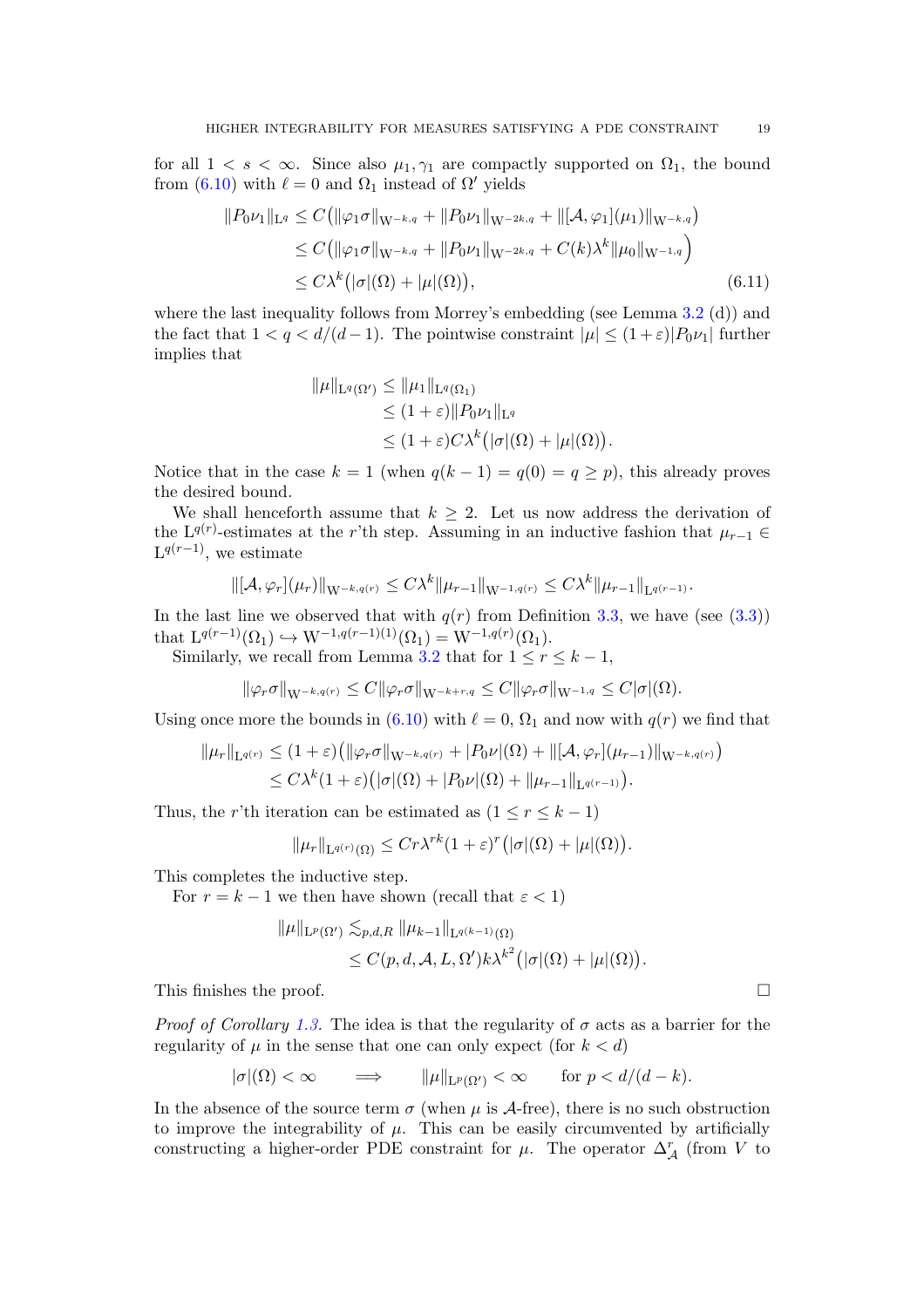V) associated to the symbol  $\xi \mapsto [\mathbb{A}(\xi)^*\mathbb{A}(\xi)]^{2^{r-1}}$  has order  $2^rk$  and satisfies the following properties: Firstly, every  $\mathcal{A}$ -free measure is a  $\Delta_{\mathcal{A}}^r$ -free measure since

$$
\Delta_{\mathcal{A}}^r(\mu) = \Delta_{\mathcal{A}}^{r-1} \circ \Delta_{\mathcal{A}}^{r-1}(\mu) = \cdots = \Delta_{\mathcal{A}}^{r-1} \circ \Delta_{\mathcal{A}}^{r-2} \circ \cdots \circ \mathcal{A}^*(\mathcal{A}\mu) = 0.
$$

Secondly, the wave-cones of  $\Lambda_{\Delta_{\mathcal{A}}^{r}}$  and  $\Lambda_{\mathcal{A}}$  coincide due to the identity

$$
\ker[\mathbb{A}(\xi)^*\mathbb{A}(\xi)]^{2^{r-1}} = \cdots = \ker[\mathbb{A}(\xi)^*\mathbb{A}(\xi)] = \ker \mathbb{A}(\xi).
$$

Thus, upon taking  $r = r(k, d) > log_2(d/k)$ , one may apply the estimates from Theorem [1.2](#page-1-0) to  $\Delta_A^r$  and  $\mu$ . The smallness constant for  $\Delta_A^r$  still depends on the same parameters  $p, d, A, L, \Omega'$  but now they also depend on r and therefore the smallness constant may not coincide with the one for  $\Delta_{\mathcal{B}}$ . This however does not require to introduce a dependency parameter on k since  $k = k(\mathcal{A})$ . introduce a dependency parameter on k since  $k = k(\mathcal{A})$ .

Proof of Theorem [1.5.](#page-2-0) The argument is exactly the same as the one used in the proof of Theorem [1.2,](#page-1-0) with the exception that the constant-rank and canceling assumptions will allows us to improve the regularity of the source term  $\sigma$ , namely that (recall that supp  $\mu_1 \in \Omega_1$  and  $dist(\Omega_1, \partial \Omega) \approx \lambda$ )

<span id="page-19-0"></span>
$$
\|\mathcal{A}\mu_1\|_{\mathcal{W}^{-1,d/(d-1)}} \le C(|\mu|(\Omega) + |\sigma|(\Omega)) \tag{6.12}
$$

with a constant  $C = C(d, \mathcal{A}, L, \Omega', \lambda)$ . Once this is established, the rest follows as before since

$$
q(k-1) = \frac{d}{d-k} \quad \text{for} \quad q = \frac{d}{d-1}.
$$

To see that the estimate in [\(6.12\)](#page-19-0) holds, let  $1 < p < d/(d - k)$ . Observe that if  $\varepsilon$  is sufficiently small, by the previous part of the proof we may assume without any loss of generality that  $\mu \in L^p_{loc}(\Omega)$  (with bounds that depend solely on the total variation of  $\mu$  and  $\sigma$ ). Let  $\chi$  be a suitable cut-off function on  $\Omega$  satisfying  $\chi \equiv 1$  on supp $\varphi_1$ . Then,

$$
\|[\mathcal{A},\varphi_1](\mu)\|_{\mathcal{W}^{-k,d/(d-1)}} \lesssim \|[\mathcal{A},\varphi_1](\chi\mu)\|_{\mathcal{W}^{-k,p(1)}} \lesssim \|\chi\mu\|_{\mathcal{W}^{-1,p(1)}} \leq C|\mu|(\Omega),
$$

where in the first inequality we have used that  $p > 1$  and in the last inequality that  $p < d/(d-1)$ . Here,  $\chi$  can be chosen so that the constant C depends on  $d, \mathcal{A}, \Omega', \lambda$ . Similarly, we also get (recall that  $k < d$ )

$$
\|\varphi_1\sigma\|_{\mathrm{W}^{-k,d/(d-k)}}\leq C\|\varphi_1\sigma\|_{\mathrm{W}^{-1,d/(d-1)}}\leq C\big(\big|\mu\big|(\Omega)+|\sigma\big|(\Omega)\big),
$$

where the last inequality is a direct consequence of the local estimates for canceling operators given in Theorem [5.3.](#page-14-2) Since  $A\mu_1 = \varphi_1 \sigma + [A, \varphi_1](\chi \mu)$ , this proves [\(6.12\)](#page-19-0).  $\Box$ 

Proof of Corollary [1.7.](#page-3-0) The proof of the first part of this corollary is immediate from Theorem [1.2](#page-1-0) since L<sup>p</sup>-bounds for  $p > 1$  imply L<sup>q</sup>-equiintegrability for  $1 \leq q <$ p. For the second part, we first observe that  $L^q$ -equiintegrability upgrades weak<sup>\*</sup> convergence in the sense of measures to weak convergence locally in  $L<sup>q</sup>$ . Further, if  $\mu_j \to \mu$  in measure or almost everywhere (as maps), then the L<sup>q</sup>-equiintegrability implies the strong convergence locally in  $L^q$  by Vitali's convergence theorem.  $\Box$ 

*Proof of Proposition [1.10.](#page-4-0)* Note first that by the assumed convexity of C it holds that either the cone is acute, i.e.,  $-\mathcal{C} \cap \mathcal{C} = \{0\}$  or that  $\mathcal{C} = V$ . In the latter case,  $\Lambda_{\mathcal{A}} = \{0\}$  and  $\mathcal A$  is elliptic. Thus, there are no non-zero *integrable* solutions of our system.

To show the theorem also in the first case, we argue by contradiction. So assume that there is a non-zero  $u \in L^1(\mathbb{R}^d; V)$  with  $\mathcal{A}u = 0$  and  $u \in \mathcal{C}$  almost everywhere.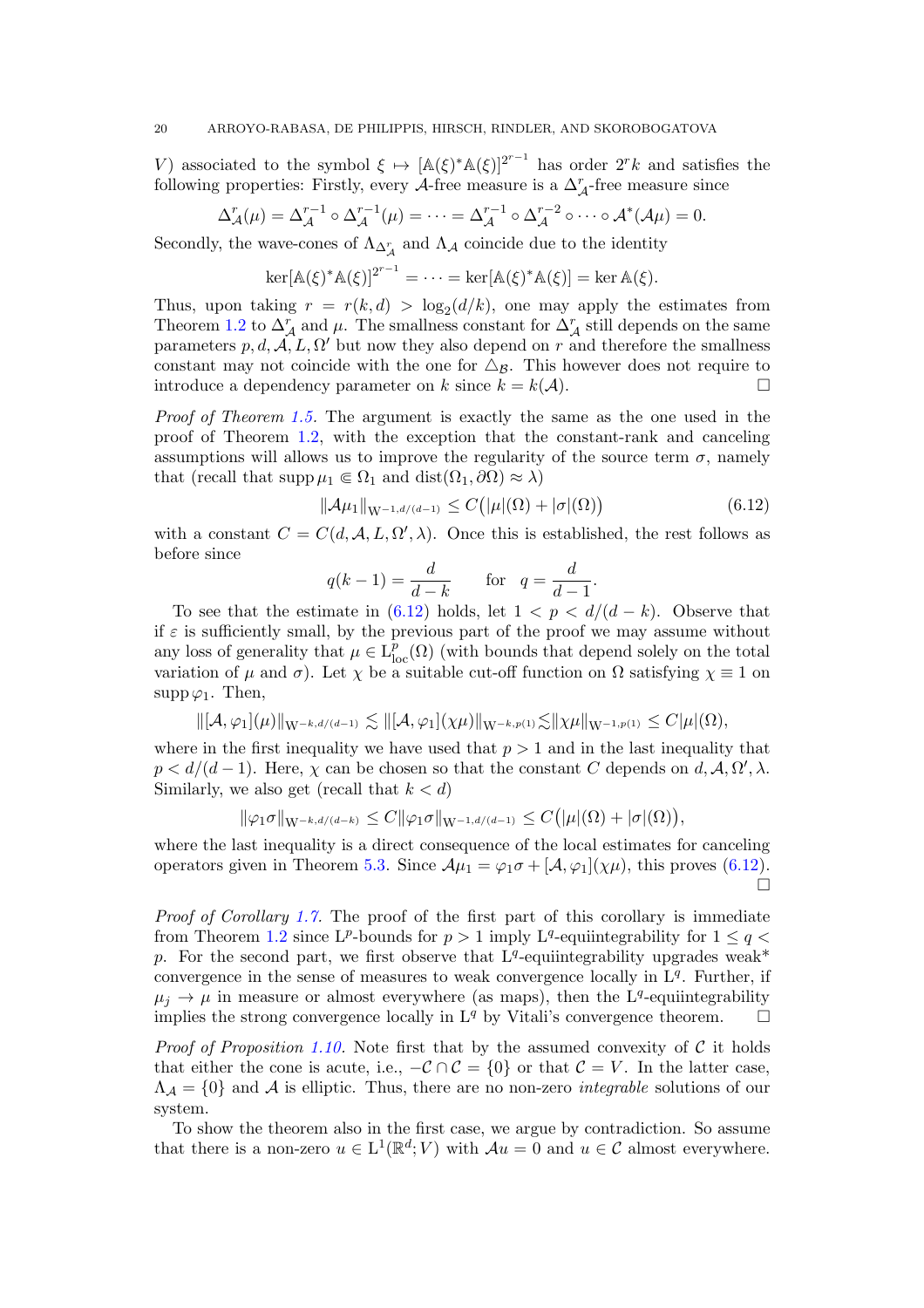By the linearity of the integral, it holds that  $C \ni e := \int u \, dx \neq 0$ ; here we have used that C is an acute cone, so that  $\int u \, dx = 0$  if and only if u is identically zero.

We define  $u_{\lambda}(x) := \lambda^{-d} u(x/\lambda)$  and proceed to apply a well-known rescaling ar-gument (see [\[30,](#page-24-6) Proposition 2.2]): Since  $u \in L^1(\mathbb{R}^d; V)$ , one has that  $u_\lambda \to e\delta_0$  in the sense of distributions as  $\lambda \to 0^+$ . It follows that

$$
\mathcal{A}(e\delta_0)=0\qquad\text{in }\mathcal{D}'(\mathbb{R}^d;V).
$$

Applying the Fourier transform to both sides of this equation, we obtain  $\mathbb{A}(\xi)e = 0$ for all  $\xi \in \mathbb{R}^d$ . Hence  $e \in \Lambda_{\mathcal{A}}$ . As  $e \in \mathcal{C} \setminus \{0\}$ , the the assumption  $\mathcal{C} \cap \Lambda_{\mathcal{A}} = \{0\}$ yields the sought contradiction.

Remark [1.11](#page-4-1) follows by observing that in reaching a contradiction it suffices to assume that

$$
\mathcal{C}\cap\bigcap_{|\xi|=1}\ker\mathbb{A}(\xi)=\{0\}.
$$

<span id="page-20-0"></span>This completes the proof.  $\Box$ 

# 7. Counterexamples

As shown in the previous sections, we can expect compensated compactness in  $L_c^1$ under the assumption that a sequence of maps takes value in a (small) cone around a subspace away from the wave cone (which corresponds to  $L^{\infty}$ -closeness of the polars to a fixed subspace outside the wave cone). However, replacing this assumption with an  $L^1$ -closeness condition in  $L^1$  for the polars does not yield analogous compactness results. We will demonstrate this with two counterexamples and a general result about the failure of  $L^1$ -compensated compatness for L-elliptic systems from [\[5\]](#page-23-13).

For the following two examples, we specialize to the case  $\mathcal{A} = \text{curl}$  for  $M^{n \times d}$ . valued maps, for which we have  $\Lambda_{\text{curl}} = \{ A \in \mathbb{R}^{n \times d} : \text{rank } A \leq 1 \}.$  The first example is explicit but less general and the second example is rather abstract, but covering general situations.

**Example 7.1.** Let  $SD(d) \subset \mathbb{R}^{d \times d}$  denote the space of trace-free symmetric  $(d \times d)$ matrices  $(d \geq 2)$ . Clearly, this space only intersects the cone of rank-one matrices at the origin. In the following, we will construct a sequence of gradients  $\nabla v_j \in$  $L^1(B_1; \mathbb{R}^{d \times d})$  satisfying the following properties:

<span id="page-20-1"></span>(i)  $\|\text{dist}(\nabla v_i, SD(d))\|_{L^1} \to 0 \text{ as } j \to \infty;$ 

(ii) 
$$
\nabla v_j \mathcal{L}^d \stackrel{*}{\rightharpoonup} 0
$$
 in  $\mathcal{D}'(B_1; \mathbb{R}^{d \times d})$ ;

(iii)  $\nabla v_j \nrightarrow 0$  in  $\mathcal{L}^1(B_1; \mathbb{R}^{d \times d})$ .

This means that imposing the L<sup>1</sup>-closeness condition [\(i\)](#page-20-1) to a  $\frac{(d+2)(d-1)}{2}$ -dimensional subspace (this subspace is 2-dimensional if  $d = 2$ ) that only intersects the rankone cone at the origin, is insufficient for improving weak\* convergence to strong  $L<sup>1</sup>$ convergence for a curl-free sequence, in opposition to the statement of Corollary [1.7](#page-3-0) for  $L^{\infty}$ -closeness to a fixed polar.

We will only construct our example for  $d = 2$ . Let  $0 < \varepsilon < 1$  and define

$$
u_\varepsilon(x):=\frac{1}{|\ln\varepsilon|}g_\varepsilon(\ln|x|),\qquad\text{where}\qquad g_\varepsilon(t):=\eta\bigg(\frac{t}{\ln\varepsilon}\bigg)t,
$$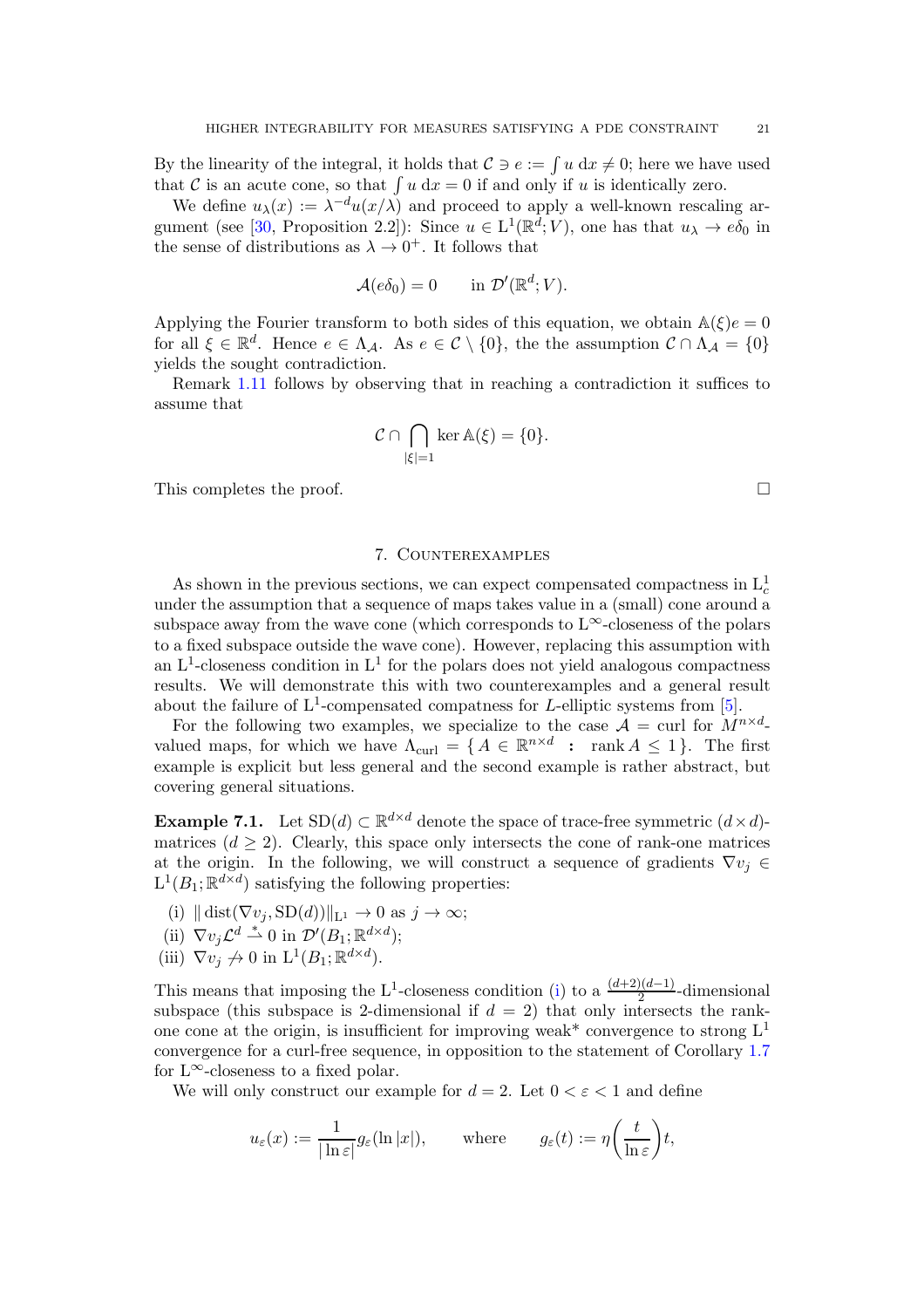and  $\eta: \mathbb{R} \to \mathbb{R}$  is a smooth function with  $\eta(t) = 1$  for  $\eta \leq 1$  and  $\eta(t) = 0$  if and only if  $t \geq 2$ . We compute, where we set  $R_{\varepsilon}(x) := \frac{\ln |x|}{\ln \varepsilon}$ ,

$$
\nabla^2 u_{\varepsilon}(x) = \frac{1}{|\ln \varepsilon|} \left( g_{\varepsilon}'(\ln |x|) \nabla^2 \ln |x| + g_{\varepsilon}''(\ln |x|) \nabla \ln |x| \otimes \nabla \ln |x| \right)
$$
  
= 
$$
\frac{1}{|\ln \varepsilon|} \left( \eta(R_{\varepsilon}(x)) + \eta'(R_{\varepsilon}(x)) R_{\varepsilon}(x) \right) \nabla^2 \ln |x|
$$
  
+ 
$$
\frac{1}{|\ln \varepsilon|^2} \left( 2\eta'(R_{\varepsilon}(x)) + \eta''(R_{\varepsilon}(x)) R_{\varepsilon}(x) \right) \frac{x}{|x|^2} \otimes \frac{x}{|x|^2}
$$
  
=: I\_{\varepsilon} + II\_{\varepsilon}.

We observe that  $R_{\varepsilon}(x) \leq 1$  for  $|x| \geq \varepsilon$  and  $R_{\varepsilon}(x) \geq 2$  for  $|x| \leq \varepsilon^2$ . Notice also that  $\eta(t) + \eta'(t)t$  is 1 if  $t \le 1$  and 0 if  $t \ge 2$  and bounded and nonzero in between. Thus,

$$
\int_{B_1} |\mathrm{I}_{\varepsilon}| \, \mathrm{d}x = \int_{B_1 \setminus B_{\varepsilon^2}} |\mathrm{I}_{\varepsilon}| \, \mathrm{d}x,
$$

whereby

$$
\int_{B_1} |\mathrm{I}_{\varepsilon}| \, \mathrm{d}x \approx \frac{1}{|\ln \varepsilon|} \int_{B_1 \setminus B_{\varepsilon^2}} |\nabla^2 \ln |x| \, \mathrm{d}x = \frac{2\sqrt{2}\pi}{|\ln \varepsilon|} \int_{\varepsilon^2} \frac{1}{r} \, \mathrm{d}r = 4\sqrt{2}\pi.
$$

Moreover,  $2\eta'(t) + \eta''(t)t$  is supported in  $(1, 2)$  and bounded, we have

$$
\int_{B_1} |\Pi_{\varepsilon}| \, \mathrm{d}x \lesssim \frac{1}{|\ln \varepsilon|^2} \int_{B_1 \setminus B_{\varepsilon^2}} |x|^{-2} \, \mathrm{d}x \to 0.
$$

Now define  $v_{\varepsilon} := \nabla u_{\varepsilon}$ , for which  $\nabla v_{\varepsilon} = \nabla^2 u_{\varepsilon}$ . Then, since  $g_{\varepsilon}$  converges to the function that is 1 almost everywhere in  $L^1_{loc}$  this yields (ii). Moreover,  $\int_{B_1} |\nabla^2 u_\varepsilon| dx \approx$ 1, so (iii) also holds. For (i), we note that  $\nabla^2 \ln |x| \in SD(2)$  almost everywhere since  $\nabla^2 \ln |x|$  it is a Hessian and trace  $\nabla^2 \ln |x| = \Delta \ln |x| = 0$  since  $\ln |x|$  is the fundamental solution of the Laplacian. Therefore,

$$
dist(\nabla v_j(x), SD(2)) \leq |\Pi_{\varepsilon}|.
$$

Thus,

$$
\int_{B_1} \text{dist}(\nabla v_j(x), \text{SD}(2)) \, dx \le \int_{B_1} |\text{II}_{\varepsilon}| \, dx \to 0,
$$

yielding (i).

Now we show that even under the assumption of  $L^1$ -closeness of a sequence of gradients to a line away from the wave cone, we still cannot expect compensated compactness. However, this example is non-constructive, and relies on the characterization [\[17,](#page-24-14) Theorem 1] of BV-Young measures via a Jensen-type inequality. We refer the reader to [\[25,](#page-24-5) Chapter 12] for notation.

**Example 7.2.** Fix any  $P_0 \in \mathbb{R}^{\ell} \otimes \mathbb{R}^d$  with  $|P_0| = 1$ , rank  $P_0 \ge 2$ , and consider the following generalized Young measure:

$$
\boldsymbol{\nu}=(\nu_x,\lambda_{\nu},\nu_x^{\infty}):=\left(\delta_0,\delta_0,\frac{1}{2}\delta_{P_0}+\frac{1}{2}\delta_{-P_0}\right)\in \mathbf{Y}^{\mathcal{M}}(B_1;\mathbb{R}^{\ell}\otimes\mathbb{R}^d).
$$

Namely,  $\nu$  concentrates only at the origin with the direction of concentration oscillating between  $\pm P_0$ . We have for the barycenter

$$
[\nu] := [\delta_0] \mathcal{L}^d \mathsf{L} B_1 + \left[\frac{1}{2}\delta_{P_0} + \frac{1}{2}\delta_{-P_0}\right] \delta_0 = 0
$$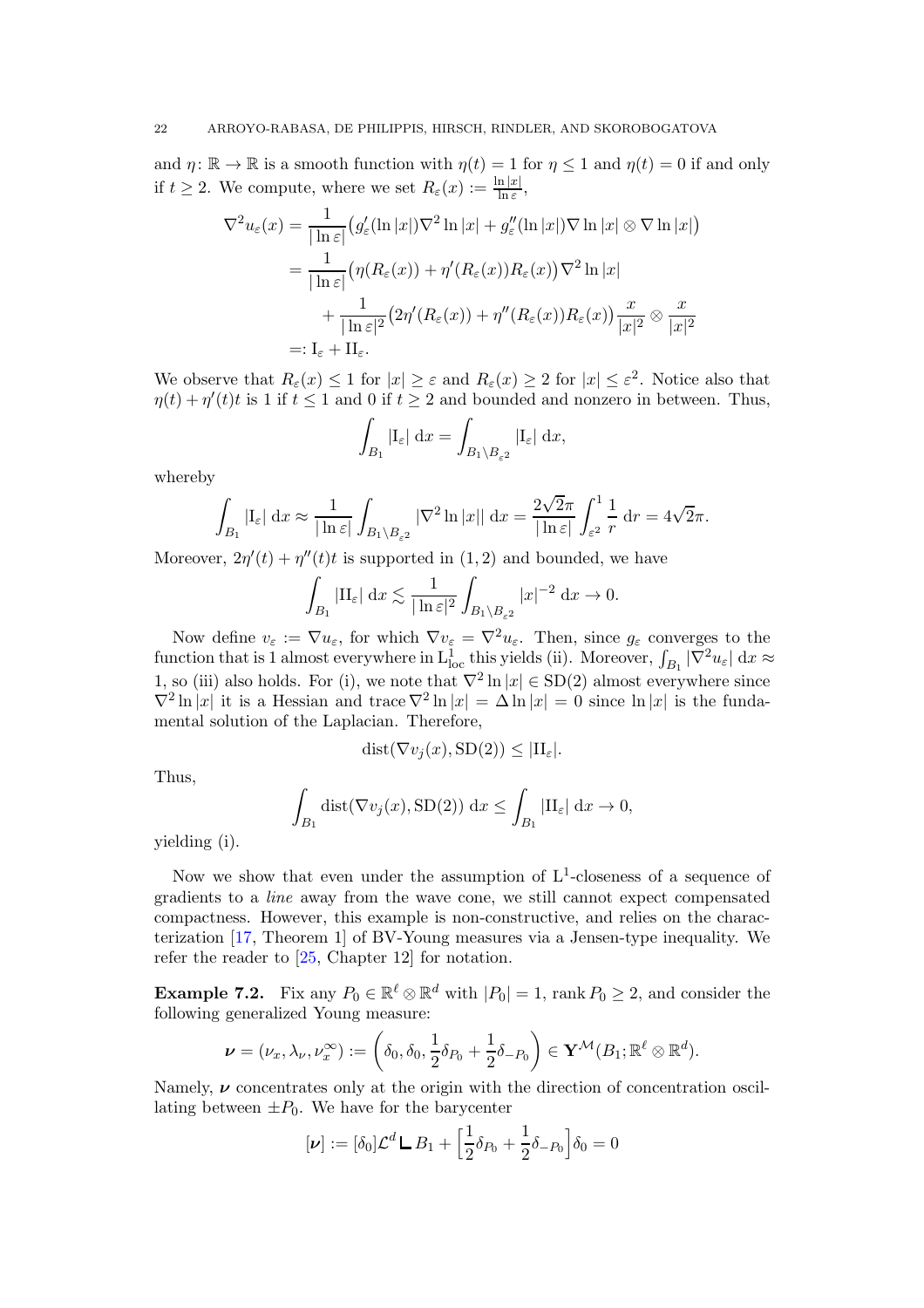Also  $\lambda_{\nu}(\partial B_1) = 0$ . Now take any quasiconvex  $h: \mathbb{R}^{\ell} \otimes \mathbb{R}^d \to \mathbb{R}$  with linear growth. We have

$$
h\left([\delta_0] + \left[\frac{1}{2}\delta_{P_0} + \frac{1}{2}\delta_{-P_0}\right] \frac{\mathrm{d}\delta_0}{\mathrm{d}\mathcal{L}^d}(x)\right) = h(0) = \langle h, \delta_0 \rangle + \left\langle h^\#, \frac{1}{2}\delta_{P_0} + \frac{1}{2}\delta_{-P_0}\right\rangle \frac{\mathrm{d}\delta_0}{\mathrm{d}\mathcal{L}^d}(x),
$$

for almost every  $x$ , where

$$
h^{\#}(A) := \lim_{\varepsilon \to 0^+} \sup \left\{ \frac{f(tB)}{t} \ : \ 0 < |A - B| < \varepsilon, \ t > \frac{1}{\varepsilon} \right\}
$$

is the upper (generalized) recession function associated to  $h$ . Hence, by [\[17,](#page-24-14) Theorem 1], we deduce that  $\boldsymbol{\nu} \in \mathbf{BVY}(B_1;\mathbb{R}^{\ell} \otimes \mathbb{R}^d)$ , so by [\[25,](#page-24-5) Proposition 12.18], we can find an (improved) generating sequence of maps  $(u_j)_j \subset (\mathcal{W}^{1,1} \cap \mathcal{C}^{\infty})(B_1;\mathbb{R}^{\ell})$ with  $\nabla u_j \overset{\mathbf{Y}}{\rightarrow} \boldsymbol{\nu}$ . But if we choose

$$
f(x, A) := \text{dist}(A, \text{span}\{P_0\}) \in \mathbf{E}(B_1; \mathbb{R}^{\ell} \otimes \mathbb{R}^d),
$$

where  $\mathbf{E}(B_1; \mathbb{R}^{\ell} \otimes \mathbb{R}^d)$  is the pre-dual of  $\mathbf{Y}^{\mathcal{M}}(B_1; \mathbb{R}^{\ell} \otimes \mathbb{R}^d)$ , we have that

$$
\langle f, \delta[\nabla u_j] \rangle = \int_{B_1} \text{dist} \bigg( \nabla u_j(x), \text{span}\{P_0\} \bigg) dx \to 0.
$$

So we have found a sequence of gradients (curl-free functions) that converge weakly\* in  $\mathcal{M}(B_1;\mathbb{R}^{\ell} \otimes \mathbb{R}^d)$  to  $[\nu] = 0$ , and the distance between their polars and  $\{P_0, -P_0\}$ converges to 0 strongly in  $L^1$ . However, we cannot improve weak\* convergence to strong convergence here since [\[25,](#page-24-5) Corollary 12.15] tells us that this is only possible provided  $\lambda_{\nu} = 0$ , which is not true.

More generally, for operators  $A$  satisfying the constant-rank property, we recall the following abstract result on the failure of  $L^1$ -compensated compactness for  $A$ -free measures [\[5,](#page-23-13) Corollary 3.1]:

**Proposition 7.3.** Let  $A$  be a linear PDE operator from V to W that satisfies the constant-rank property. Let L be a non-trivial subspace of

span  $\Lambda_A \subset V$ ,

and assume that L has no non-trivial  $\Lambda_A$ -connections, i.e.,

$$
L \cap \ker \mathbb{A}(\xi) = \{0\} \qquad \text{for all } \xi \in \mathbb{R}^d \setminus \{0\}.
$$

Then, there exists a sequence  $\{w_i\} \subset \mathbb{C}^{\infty}(B_1; V)$  of A-free vector-valued functions satisfying

$$
w_j \mathcal{L}^d \stackrel{*}{\rightharpoonup} 0 \quad in \mathcal{M}(B_1; V),
$$
  

$$
dist(w_j, L) \rightharpoonup 0 \quad in \ L^1(B_1),
$$

but

$$
w_j \nightharpoonup 0 \quad in \ L^1(B_1; V), \ and
$$
  
 
$$
\{|w_j|\} \ is \ not \ locally \ equiintegrable \ on \ any \ sub-domain \ of \ B_1.
$$

**Remark 7.4.** The proof in this case appeals to the characterization of  $A$ -free Young measures, which has in been recently established independently in [\[5\]](#page-23-13) (where  $\beta$ -gradient Young measures are also characterized) and [\[16\]](#page-24-15). In this regard, a thorough discussion and counterexamples to the compensated compactness for  $L^1$ asymptotically L-elliptic systems can be found in [\[5,](#page-23-13) Sec. 3.2].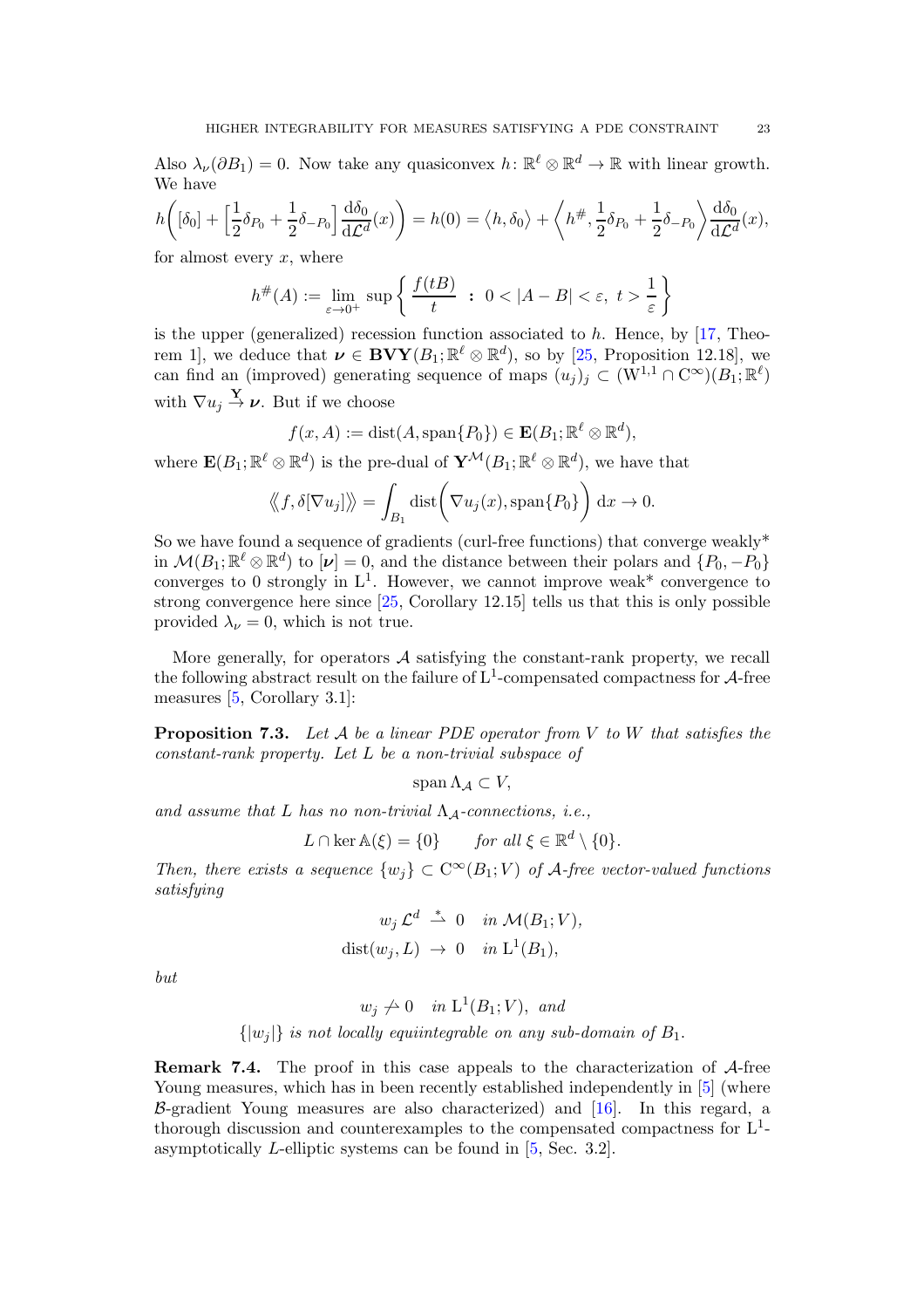The following example further shows that in our compensated compactness result, Corollary [1.7,](#page-3-0) we cannot expect strong convergence since bounded oscillations are still allowed.

<span id="page-23-0"></span>**Example 7.5 (Laminates).** Let  $P \in \Lambda_{\mathcal{A}}$  and let  $\xi \in \mathbb{R}^d$  be a normal direction such that  $P \in \text{ker } A(\xi)$ . If  $C \subset E$  is a set with non-empty interior, then we may find  $\delta > 0$  and vectors  $A, B \in \mathcal{C}$  such that

$$
A = B + \delta P.
$$

Let  $\varphi : \mathbb{R} \to \mathbb{R}$  be the [0,1]-periodic extension of the indicator function  $\chi_{[0, \frac{1}{2})}$  and consider the sequence of  $\{0, 1\}$ -valued maps

$$
\varphi_j(x) := \varphi(j(x \cdot \xi)), \qquad x \in \mathbb{R}^d.
$$

We define an  $\{A, B\}$ -valued sequence of laminates  $u_j : \mathbb{R}^d \to \mathbb{R}^m$  oscillating on the ξ-direction by letting

$$
u_j := B + \delta P \varphi_j.
$$

Notice that this conforms a sequence of A-free measures since

$$
\mathcal{A}u_j = [j\delta\varphi'(j(\mathrm{d}x\cdot\xi))]A(\xi)[P] = 0 \quad \text{in } \mathcal{D}'(\mathbb{R}^d;V).
$$

By construction it holds

$$
u_j \rightharpoonup \frac{A+B}{2} \quad \text{locally in } \mathcal{L}^p \text{ for all } p \in [1, \infty),
$$
  

$$
u_j \rightharpoonup \frac{A+B}{2} \quad \text{locally in } \mathcal{L}^1.
$$

#### **REFERENCES**

- <span id="page-23-10"></span>[1] D. R. Adams and L. I. Hedberg. Function spaces and potential theory, volume 314 of Grundlehren der mathematischen Wissenschaften. Springer, 1996.
- <span id="page-23-5"></span>[2] G. Alberti and A. Marchese. On the differentiability of Lipschitz functions with respect to measures in the Euclidean space. Geom. Funct. Anal., 26:1–66, 2016.
- <span id="page-23-9"></span>[3] L. Ambrosio, A. Coscia, and G. Dal Maso. Fine properties of functions with bounded deformation. Arch. Ration. Mech. Anal., 139:201–238, 1997.
- <span id="page-23-8"></span>[4] L. Ambrosio, N. Fusco, and D. Pallara. Functions of Bounded Variation and Free-Discontinuity Problems. Oxford Mathematical Monographs. Oxford University Press, 2000.
- <span id="page-23-13"></span>[5] A. Arroyo-Rabasa. Characterization of generalized Young measures generated by A-free measures. To appear in Arch. Ration. Mech. Anal. (arXiv:1908.03186).
- <span id="page-23-7"></span>[6] A. Arroyo-Rabasa. Slicing and fine properties for functions with bounded A-variation. arXiv:2009.13513, 2020.
- <span id="page-23-3"></span>[7] D. Bate and T. Orponen. Quantitative absolute continuity of planar measures with two independent Alberti representations. Calc. Var. Partial Differential Equations, 59:Paper No. 72, 2020.
- <span id="page-23-11"></span>[8] P. Bousquet and J. Van Schaftingen. Hardy-Sobolev inequalities for vector fields and canceling linear differential operators. Indiana Univ. Math. J., 63:1419–1445, 2014.
- <span id="page-23-6"></span>[9] G. De Philippis, A. Marchese, and F. Rindler. On a conjecture of Cheeger. In N. Gigli, editor, Measure Theory in Non-Smooth Spaces, pages 145–155. De Gruyter, 2017.
- <span id="page-23-1"></span>[10] G. De Philippis and F. Rindler. On the structure of A-free measures and applications. Ann. of Math., 184:1017–1039, 2016.
- <span id="page-23-4"></span>[11] L. De Rosa, D Serre, and R. Tione. On the upper semicontinuity of a quasiconcave functional. arXiv:1906.06510, 2019.
- <span id="page-23-2"></span>[12] R. J. DiPerna. Compensated compactness and general systems of conservation laws. Trans. Amer. Math. Soc., 292:383–420, 1985.
- <span id="page-23-12"></span>[13] I. Fonseca and S. Müller. A-quasiconvexity, lower semicontinuity, and Young measures. SIAM J. Math. Anal., 30(6):1355–1390, 1999.